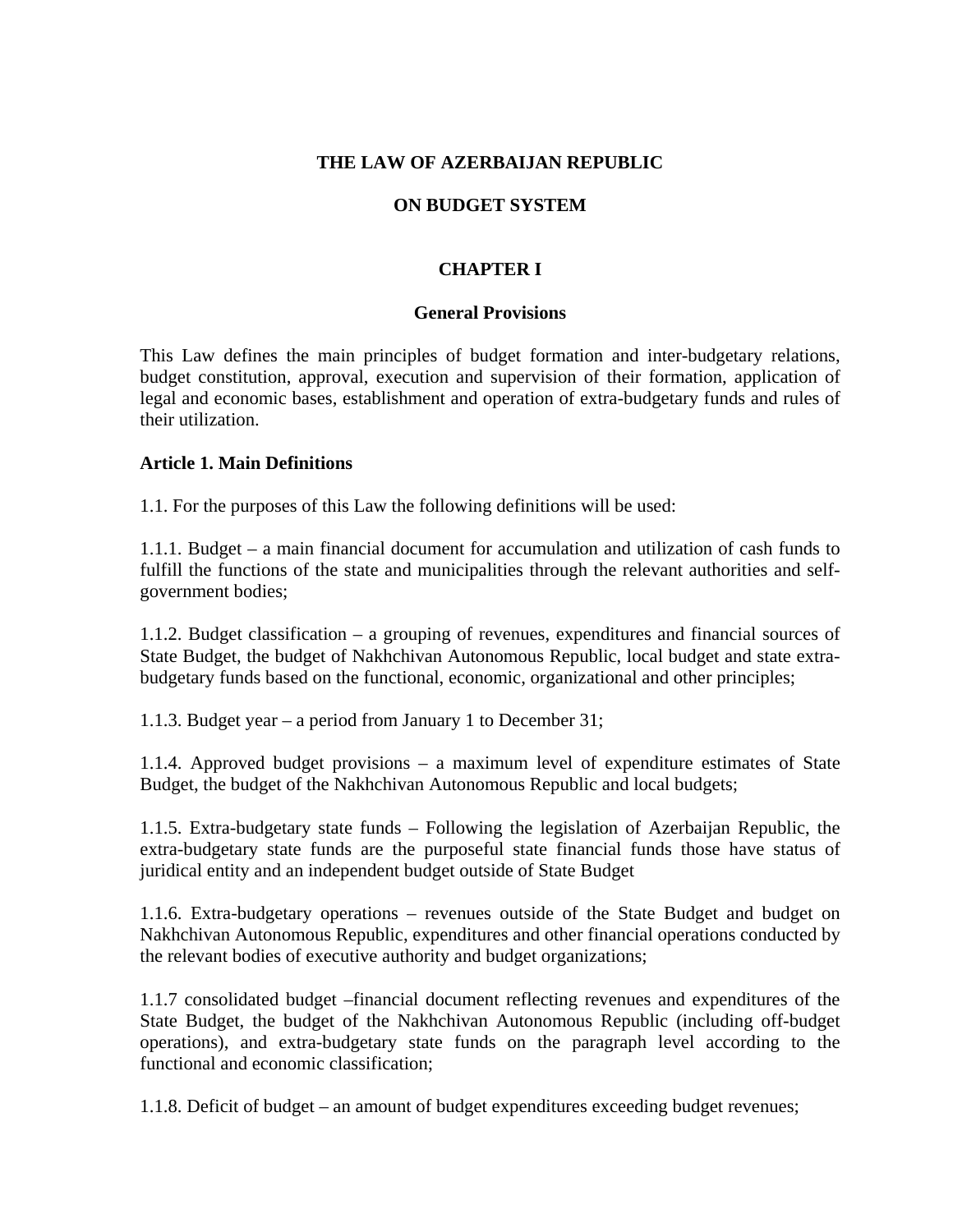1.1.9. Surplus of budget – an amount of budget revenues exceeding budget expenditures;

1.1.10. Cash execution of budgets – an execution mechanism of securing the budget earnings and their targeted utilization through the treasury, in accordance with the budget classification;

1.1.11. Budget revenues – taxes, non-tax revenues, other payments and earnings to the State Budget, to the budget of the Nakhchivan Autonomous Republic and to the local budgets in accordance with the relevant laws and regulations of Azerbaijan Republic, the Nakhchivan Autonomous Republic and self-government authorities;

1.1.12. Budget expenditures – allocations from the State Budgets, the budget of the Nakhchivan Autonomous Republic and local budgets in accordance with the budget classification, to meet the demand stipulated in the legislation;

1.1.12-1. centralized revenue – revenues formed from the State Budget revenues in accordance with the normative defined in the State Budget less local revenues;

1.1.12-2. centralized expenditures – expenditures concerned with financing of the activity and actions of the corresponding organs provided in the State Budget in accordance with the budget classification;

1.1.12-3. local revenues – revenues by cities and rayons formatted based on the normative defined in the State Budget;

1.1.112-4. local expenditures – expenditures which execution is financed from the local revenues and the funds appropriated from the centralizes expenditures in accordance with the Budget Classification;

1.1.13. Budget loans – allocations provided from the State Budget to the budget of the Nakhchivan Autonomous Republic, local budgets and organizations and from the local budgets to the municipality organizations for a certain period of time and subject to repayment;

1.1.14. Donation – gratis financial resources provided from the State Budget to the budget of the Nakhchivan Autonomous Republic and local budgets in order to balance their revenues and expenditures;

1.1.15. Grants – donated special purpose financial resources from domestic and external sources;

1.1.16. Subvention – resources provided from the State Budget to the budgets of the Nakhchivan Autonomous Republic and local budgets for financing special purpose events, which are to be retrieved if not spent for these purposes or within determined period of time;

1.1.17. Subsidies - gratis resources provided from the State Budget to the budget of the Nakhchivan Autonomous Republic, local budgets and legal entities;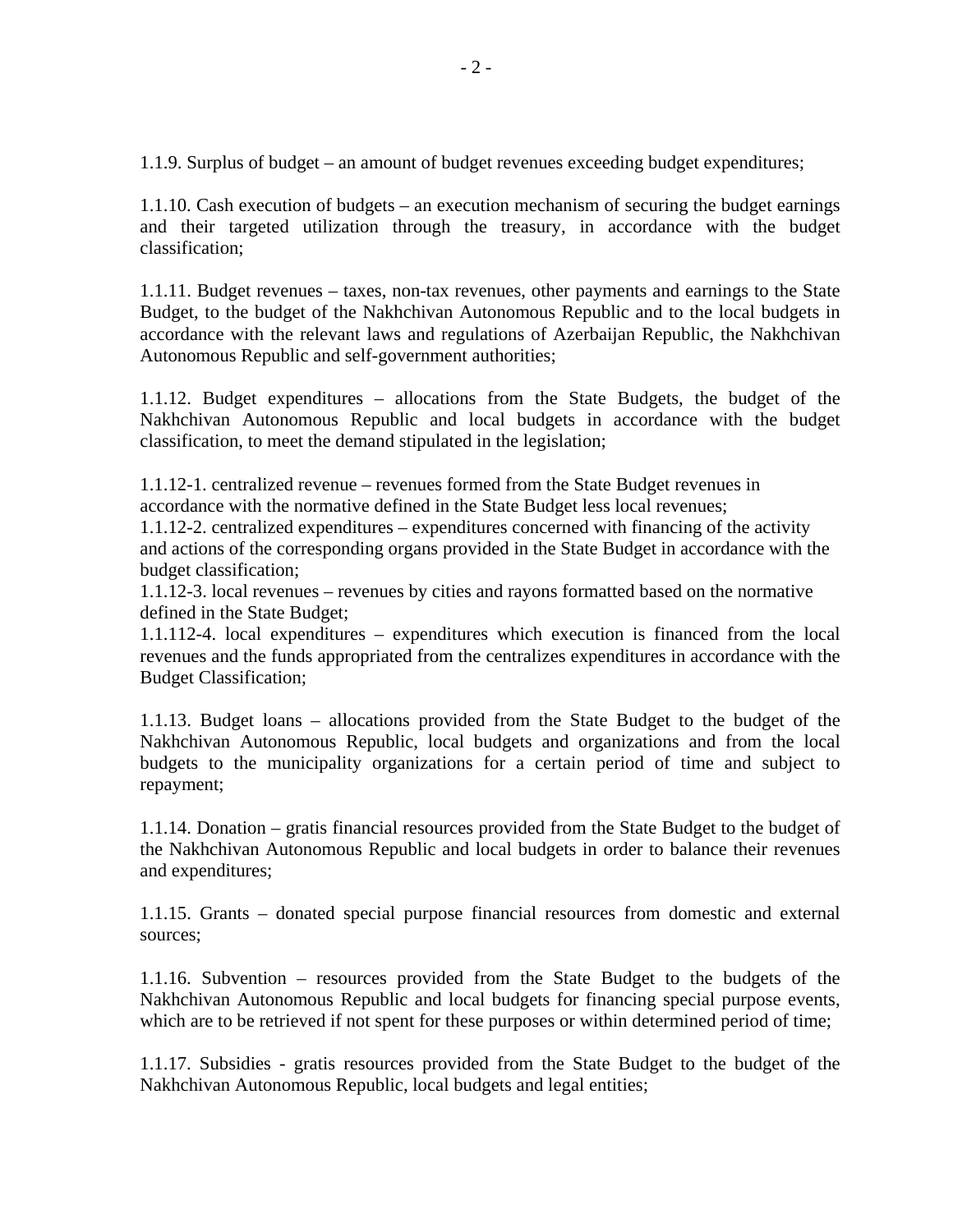1.1.18. Special purpose budget funds – in-cash resources formed and to be utilized for conducting specific events from the State Budget, the budget of the Nakhchivan Autonomous Republic and local budgets;

1.1.19. Cut-off – reduction of the State Budget, the budget of the Nakhchivan Autonomous Republic and local budgets in case of non-execution of revenues except for secured items according to the identification of other expenditures for the rest of the budget year;

1.1.20. Secured expenditures – the budget expenditures that are not subject for the reduction and in accordance with the legislation are subject for financing;

1.1.21. State debt – total outstanding financial liabilities under contracts that are signed between relevant executive authorities on behalf of the Azerbaijan Republic and foreign and domestic legal entities and individuals (non-residents), as well as international public and financial institutions;

1.1.22. Consolidated financial statement – a financial document, which covers certain period of time and reflects information about domestic sources of generation of funds and purposes they are used for;

1.1.23. budget organization—agencies and organizations which financing is executed directly from the State Budget of the Azerbaijan Republic and the budget of the Nakhchivan Autonomous Republic;

1.1.24. organizations participating in the budget formulation process – central and local executive power organs and their structural departments, organs providing execution of the budget revenues, organizations financed and (and or) subsidized from the State Budget, extra-budgetary state funds, and taxpayers, in case of necessity municipalities.

# **Article 2. The Legislation of the Azerbaijan Republic on Budget System**

2.1. The Legislation of the Azerbaijan Republic on the Budget System consists of the Constitution of Azerbaijan Republic, this Law, the law on the State Budget to be passed for every budget year according to this Law, other laws and normative legal acts and international agreements that the Azerbaijan Republic is counterpart to.

### **Article 3. Budget system**

3.1. The budget system in Azerbaijan Republic consists of the State Budget of Azerbaijan Republic (hereinafter referred as the State Budget), the budget of the Nakhchivan Autonomous Republic and local budgets.

3.2. The budget system shall be constituted based on the principles of unity and independence of the budgets included in this budget system.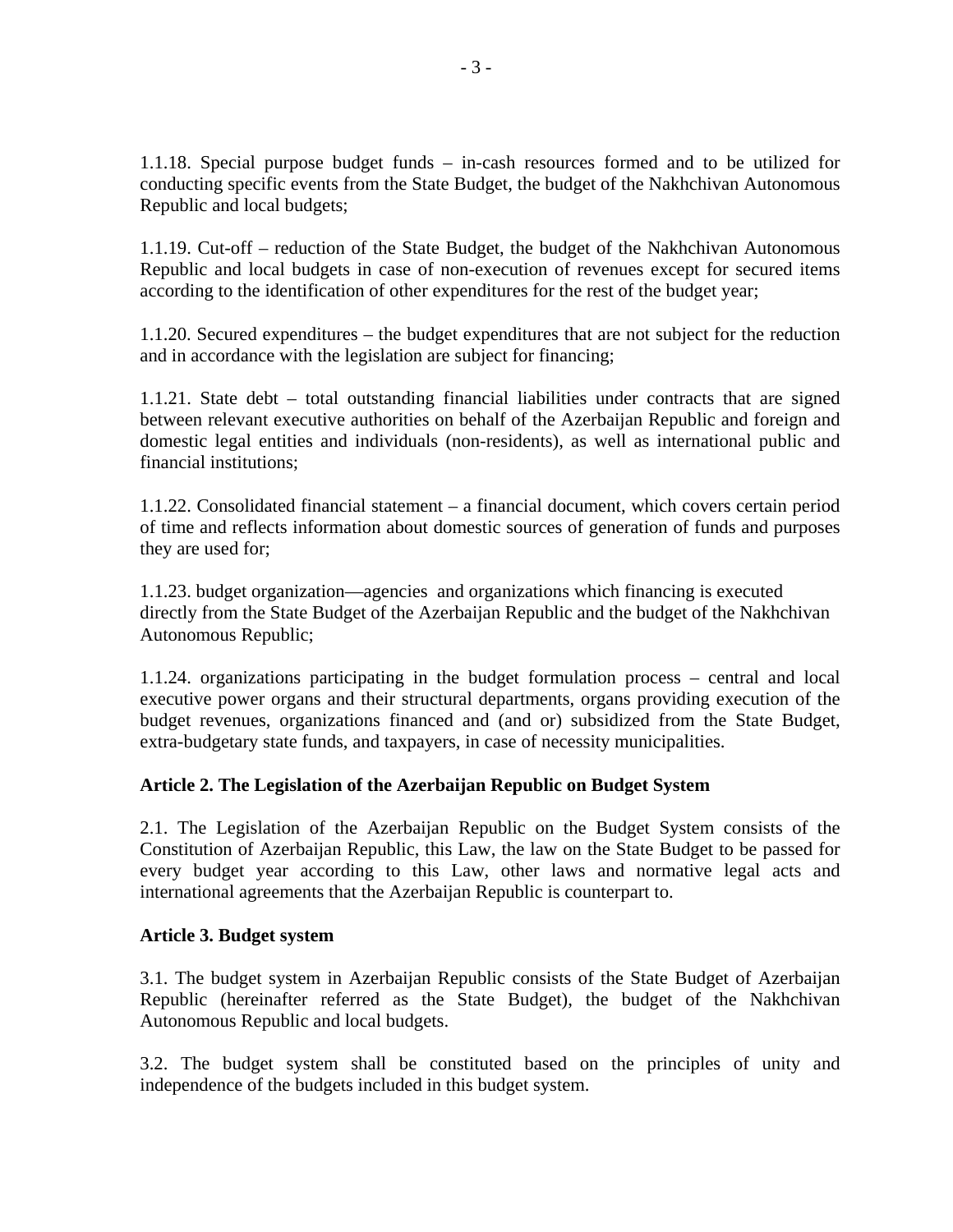3.3. In accordance with the legislation the unity of the budget system is based on the interbudgetary relations of different levels through the utilization of adjustable sources of revenues, creation of special purpose and regional budget funds and distribution of financial resources among the budgets of different levels.

The unity of the budget system is provided through the use of the same budget classification, budget documentation and forms, preparation and submission of reports on budget execution and consolidated budget statements according to the rules stipulated in the legislation.

3.4. In accordance with the existing legislation the independence of the budget is ensured through the right to identify within the budget classification the sources of revenues and purposes of allocating expenditures.

### **Article 4. Budget Classification**

4.1. A common budget classification is applied to ensure the reconciliation of the financial operations of the budgets and budget organizations as well as extra-budgetary state funds (including extra-budgetary operations of budget organizations) that are included in the budget system of Azerbaijan Republic.

4.2. Budget classification contains the budget revenues classification, the expenditures classification based on functional, economic, organizational and other principles. The content of budget classification related to revenues, functional, economic, and organizational principles is identified by the legislation.

### **Article 5. Special Purpose Budget Funds**

5.1. Special purpose budget funds can be created as a constituent part of the State Budget, the budget of the Nakhchivan Autonomous Republic and the local budgets. Special purpose budget funds may have independent sources of revenues.

5.2. Earnings and expenditures with regard to the special purpose budget funds are carried out by being separately shown in the revenue and expenditure parts of the budget and through the treasury.

5.3. Resources of the special purpose budget funds shall not be spent for other purposes except for stipulated ones.

5.4. Balance remaining at the accounts of the special purpose budget funds at the end of the year shall be included into the budget revenues of the next year.

5.5. If the special purpose budget funds are formed with allocations from relevant budgets without having independent revenue sources, these funds shall be reflected in the expenditure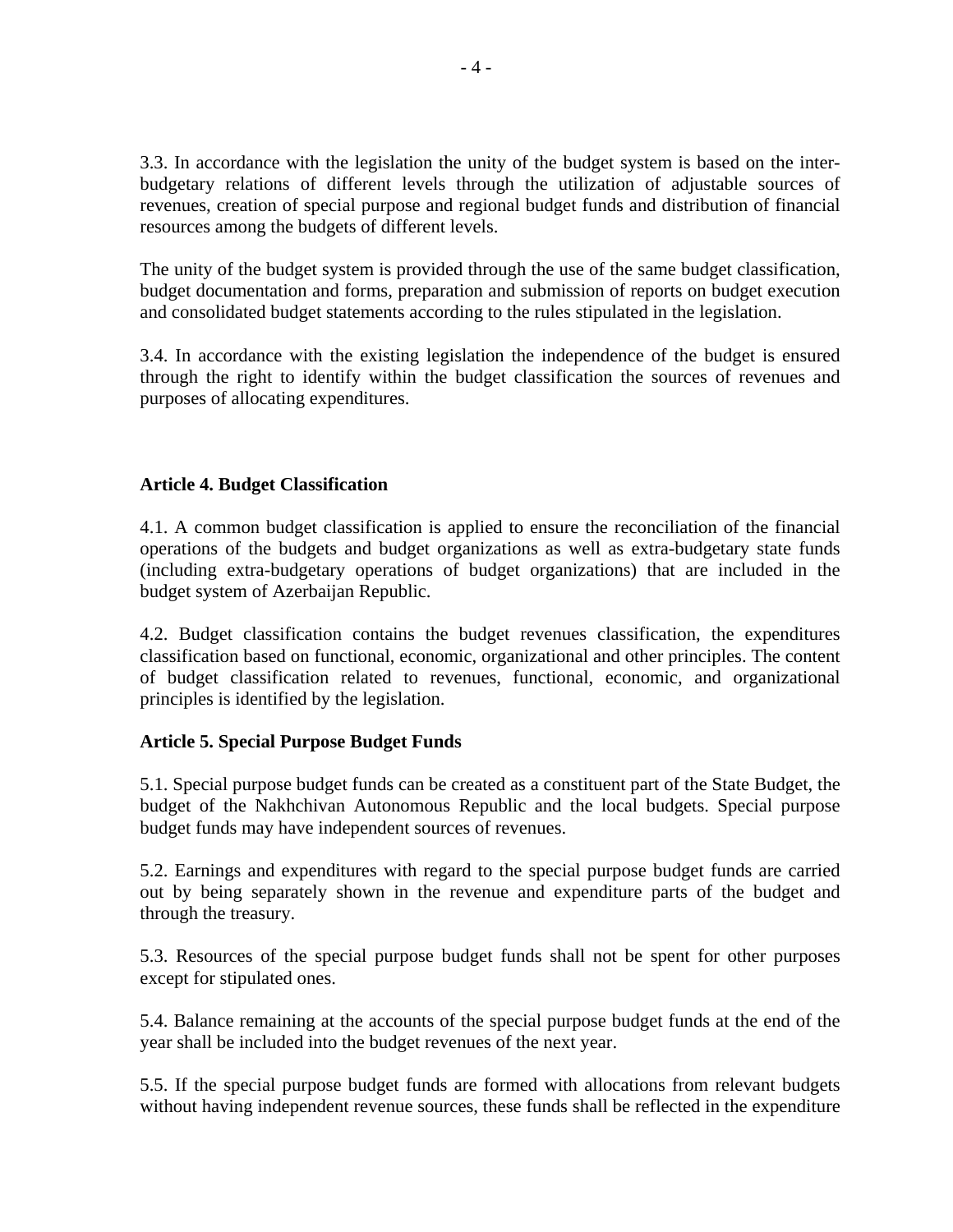part of those budgets. Any unused amount remaining at accounts of those funds as of the year-end shall be returned to the source of financing.

## **Article 6. Reserve Funds**

6.1. A Reserve Fund with an identified amount of resources shall be established for the expenditures not foreseen in the state budget, budget of Nakhichevan Autonomous Republic and local budgets, for prevention and response to natural disasters and other emergencies, as well as for conducting activities of state and local importance.";

6.2. The amount of provisions in the reserve fund shall be determined by taking into account the previous years' statistics on actual spending on emergency situations and other activities provided in the article 6.1, but it shall not exceed 5% of next budget year's revenues.

6.3. The term of utilization of the provisions in the reserve fund expires at the end of the budget year.

6.4. The rules of utilization of the provisions in the reserve fund shall be regulated by the regulations approved by the relevant bodies of executive authorities and municipalities.

6.5. For activities, which are important for socioeconomic life of the country, but are not allocated any funds for financing, a Reserve Fund of the President of the Azerbaijan Republic in the amount not exceeding 2% of budgetary expenditures shall be established within the state budget.

6.6. Resources of the Reserve Fund of the President of the Azerbaijan Republic shall be used only to finance the expenditures determined by the orders of the respective executive authority.

6.7. Resources of the Reserve Fund of the President of the Azerbaijan Republic may not be used for the holding of elections and a referendum in the country, as well as to advocate activity of the President of the Azerbaijan Republic.

### **Article 7. Secured Expenditures**

7.1. Expenditures on the economic classification items, which are shown below, shall be considered as secured expenditures and shall not be subject to cut-offs regardless of the situation with budget receipts.

7.1.1. Salaries;

7.2.2. Salary supplements;

7.1.3. Pensions, other social allowances and payments;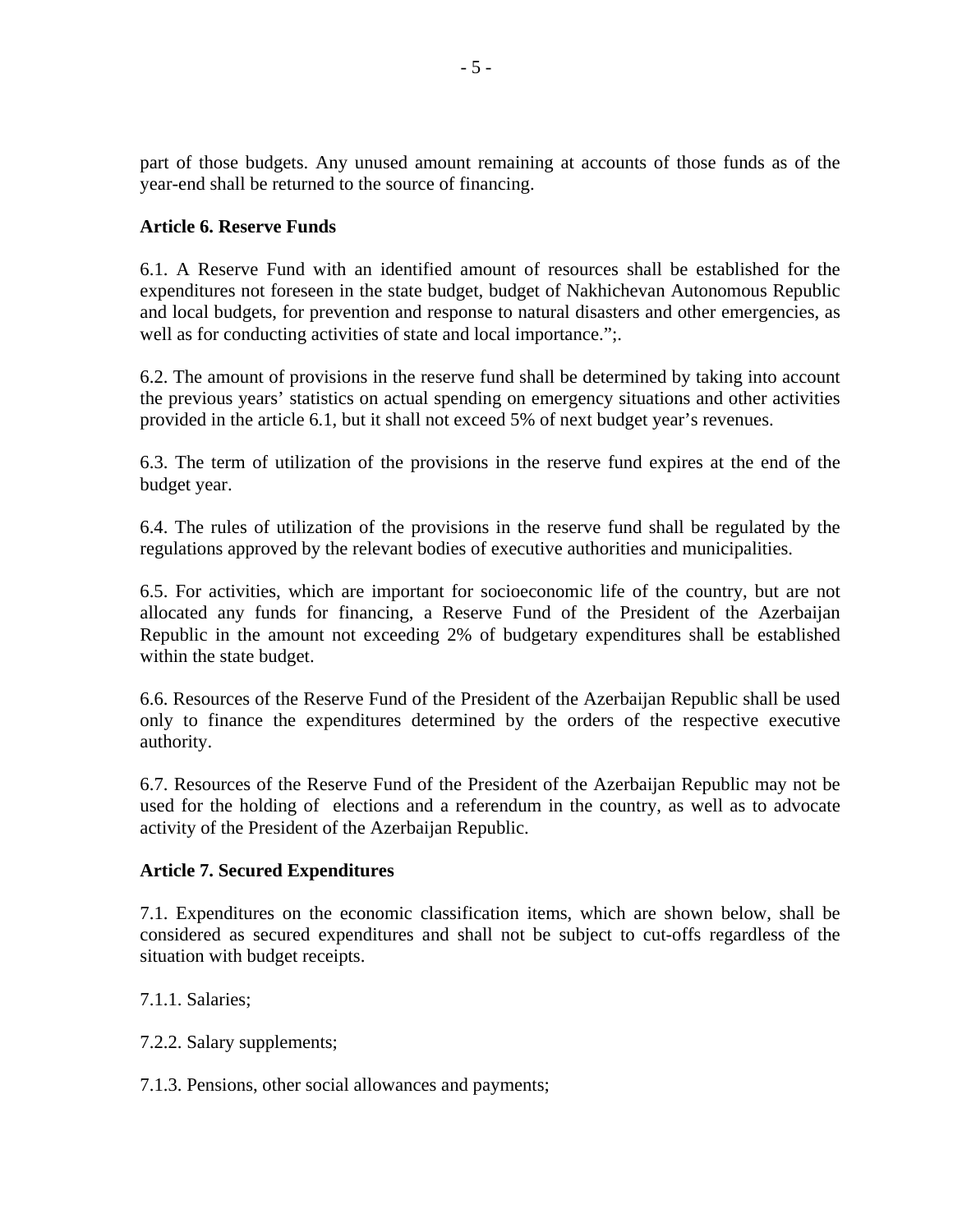7.1.4. Expenditures for servicing the internal and external debts of the state;

7.1.5. Expenditures on other items that require securing, in accordance with annual budget law.

### **CHAPTER II**

#### **State Budget**

#### **Article 8. Objective of the State Budget**

The objective of the State Budget of the Azerbaijan Republic is to ensure collection and utilization of financial resources in a manner determined by the legislation, in order for the State to implement its functions and to address economic, social and other strategic programs and problems of the country. The State Budget of the Azerbaijan Republic consists of the centralized revenues and expenditures local revenues and expenditures

#### **Article 9. State Budget Revenues**

9.1. The State Budget revenues consist of the following:

9.1.1. state taxes;

9.1.2. grants;

9.1.3. other revenues;

9.2. Actual collection of the revenues shall be carried out in accordance with the Tax Code of Azerbaijan Republic and other legislation and regulations. These revenues shall not be limited by the expected levels of the revenues in the budget.

9.3. Retrieval from the State Budget of the overpaid taxes, duties, other payments and revenues to the State Budget, shall be considered as reduction of budget revenues;

### **Article 10. Budget Expenditures**

10.1. The State Budget expenditures are as follows:

10.1.1. Current expenditures including salaries, supplements to the salaries, pension and other social allowances and payments, purchase of goods and other services, the interest rate payments, grants, subsidies and current transfers;

10.1.2. Capital expenditures including purchase of fixed assets, capital investments and purchase of shares;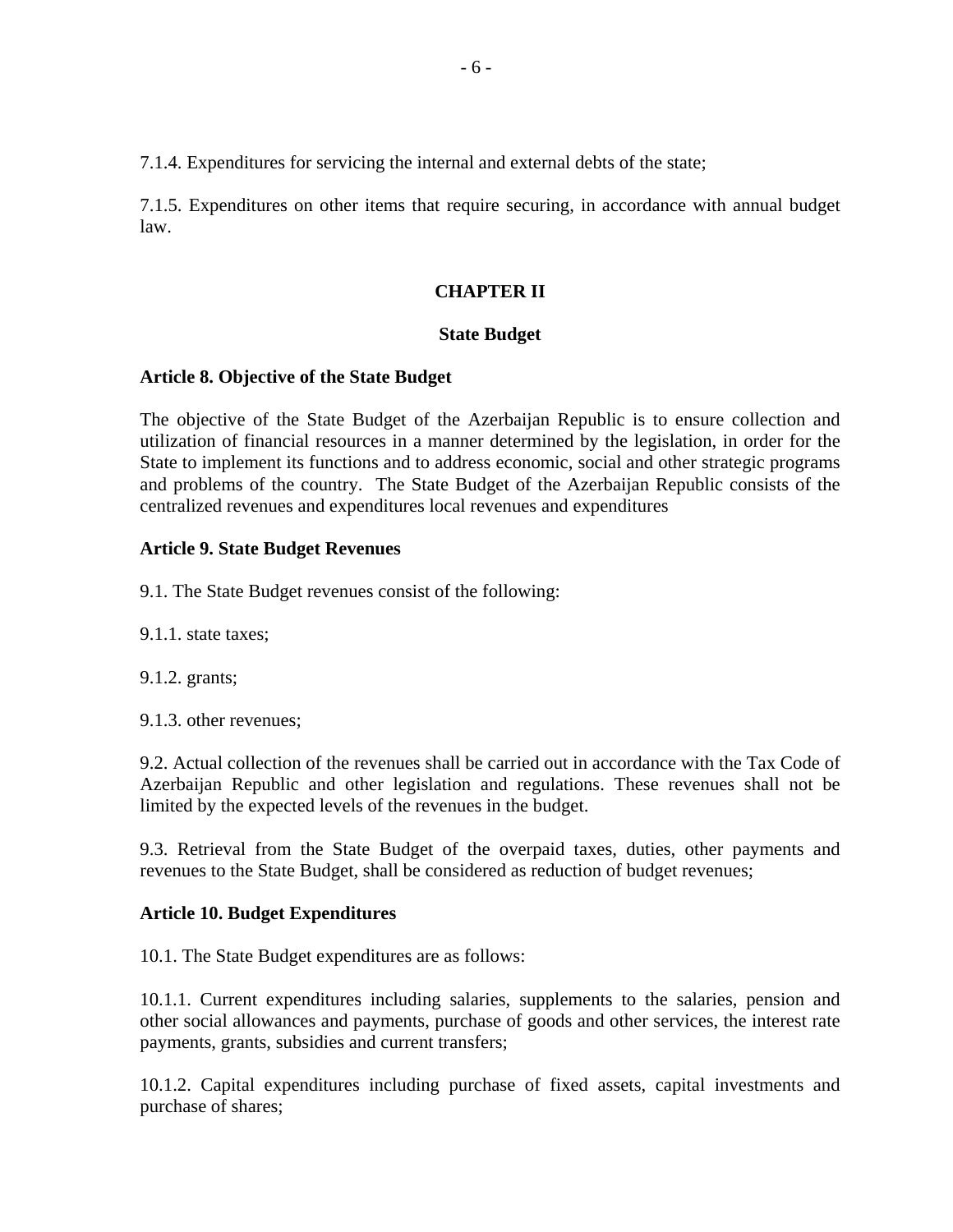10.1.3. Loan debts and interest servicing, as well as share contributions.

10.2. The budget expenditures in accordance with the budget classification on the level of the approved budget allocations shall be spent to finance the current, investments, innovations and other expenditures;

10.3. The expenditures approved by the legislation relevant to annual State Budget for a known reason show the highest level of the expenditures. Actual expenditures in the course of the year shall not exceed this amount;

10.4. The term of execution of the approved allocations with regard to annual State Budget shall expire in the end of the budget year;

# **Article 11. Process of compilation of the state draft budget and the budget calendar**

11.1. Process of compilation of the state draft budget starts when 11 month are left before the next budget year starts and covers the period up to the time when the draft budget goes to the Milli Mejlis of Azerbaijan Republic;

11.2. The draft State Budget for the next budget year without dependence on the macroeconomic forecasts of the economic and social development of the country, special purpose programs, sectors of economy, administrative districts, form of ownership shall be prepared on the bases of the evaluation results of the financial-economic activities of all enterprises for the current and next year;

11.3. The process of the compilation of the draft State Budget starts within the third decade of January according to the published resolution of the relevant executive authority. In accordance with this resolution the relevant executive authority shall specify the state medium-term economic and social development program by the end of February;

11.4. According to the specified medium-term economic and social development program the relevant executive authority shall compile the initial medium-term budget forecast for the next year (revenues, expenditures, deficit and financing) and the investment program in March of the current year;

11.5. The initial drafts of the State Budget and investment program along with the main directions of fiscal policy, indication of the highest levels of revenues and expenditures according to budget classification items, the state debts, priority expenditures, the summarized budget forecast for the next fiscal year and following three years, are submitted to the relevant body of executive authorities for their consideration before April 15 of the current year;

11.6. The relevant body of executive authorities shall prepare instruction on compilation the draft next year State Budget and the following three years consolidated budget indicators and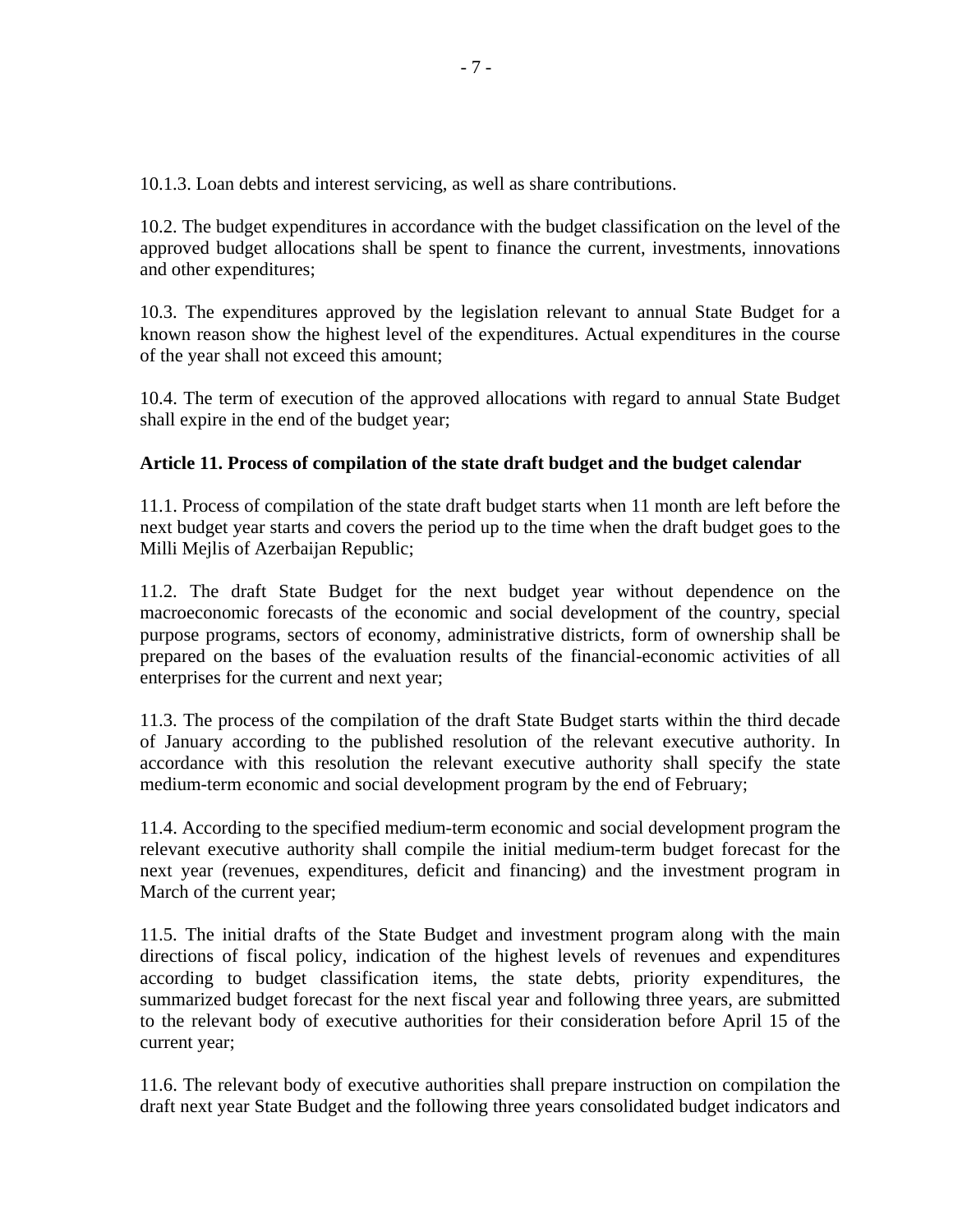send it to organizations involved in budget compilation. This instruction along with relevant documentation contains information on the highest levels of enterprises and sectors expenditures, approved norms of the current expenditures, forms, supporting documents, detailed budget proposal, supporting documentation and information for the revenues and expenditures analysis (evaluation);

11.7. The enterprises extra-budgetary funds are taken into account in the course of their expenditures determination;

11.8. The draft budget prepared in accordance with the instruction by the body involved in execution of budget revenues and organizations financed from the State Budget of the Azerbaijan Republic shall be submitted to the relevant body of executive authorities before July 1 of the current year;

11.9. Based on the Article 11.8 of this Law, the submitted draft budget shall contain the following:

11.9.1. According to the functional and economic classification the amount of actual budget expenditures of the previous year and expected for the end of the current year, the amount of actual revenues of the previous year and the expected for the end of the current year according to the taxpayers groups in the Nakhchivan Autonomous Republic and the cities and rayons as well as those defined by the corresponding executive power organs, the actual amount of the estimated budget revenues for the previous year and expected in the current year, the balance of the budget revenues actual of the previous year and expected for the end of the current year;

11.9.2. The amount of the extra-budgetary revenues and expenditures in the course of last year, the balance of revenues and expenditures at the end of last year, the amount of the extra-budgetary revenues and expenditures for the current year and next budget year with breakdown by functional and economic paragraphs, Nakhchivan Autonomous Republic, towns and districts of the country;

11.9.3. The proposed amount of revenues and expenditures, payments and taxes to be paid and indicators for fiscal policy measures evaluation with breakdown by functional and economic paragraphs, Nakhchivan Autonomous Republic, towns and districts of the country and by tax-payers groups defined by the relevant body of executive authorities;

11.9.4. Evaluation of the following three years revenues and expenditures with breakdown by functional and economic paragraphs, Nakhchivan Autonomous Republic, towns and districts of the country and by tax-payers groups defined by the relevant body of executive authorities;

11.9.5. The amount of expenditures on investment programs for the next year and for the following three years with indication of the financing source and breakdown by functional and economic paragraphs;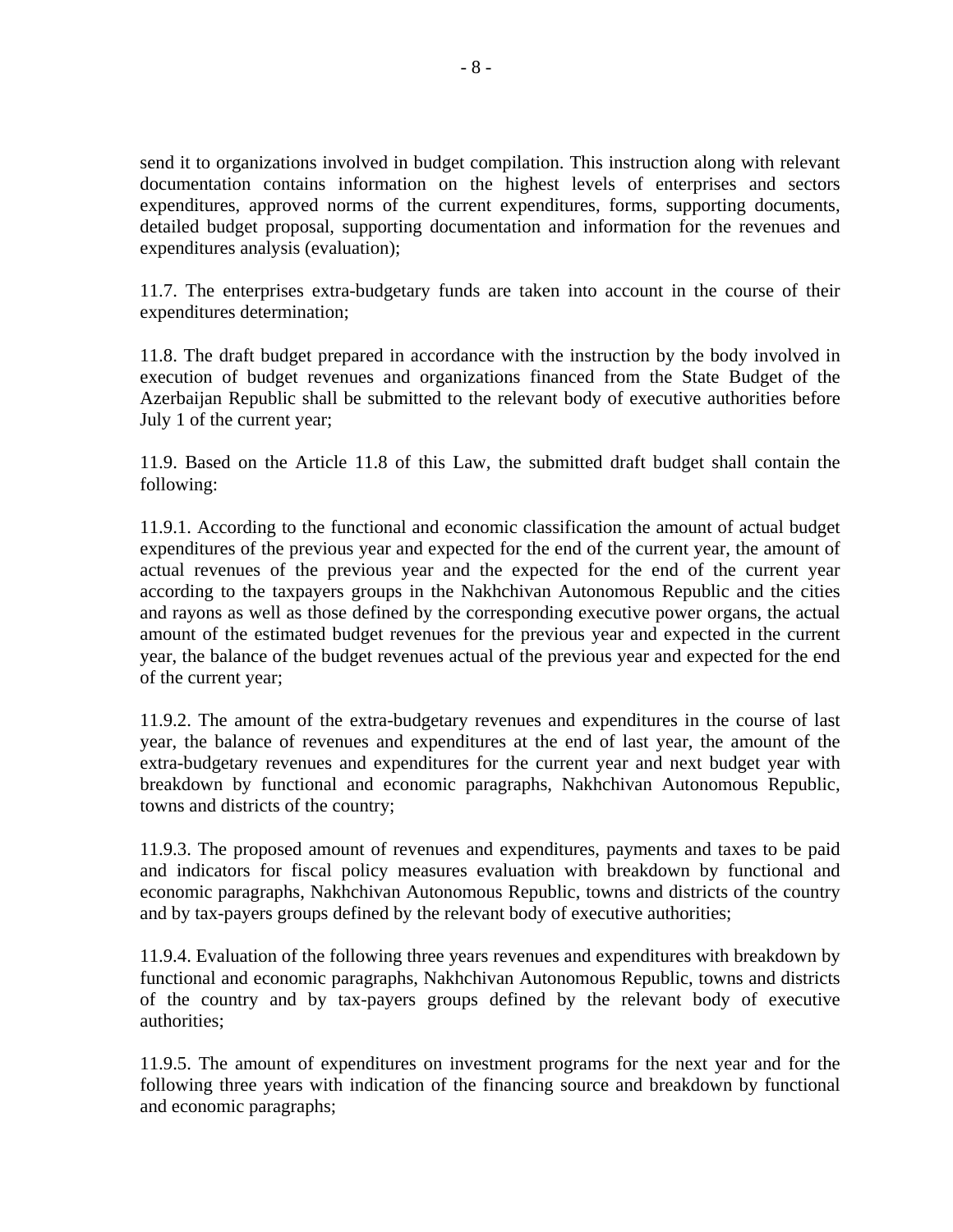11.10. The relevant body of executive authorities shall specify the next year and mid-term macroeconomic indicators as well as the social, economic and investment programs taking into account the actual results of six months activities before August 1;

11.11. The relevant body of executive authorities shall recalculate the revenues and expenditures of the draft State Budget based on revised macroeconomic indicators' forecast and prepared programs;

11.12. Based on the revised indicators of the draft State Budget the relevant executive authority shall conduct in July-August mutual discussions with the bodies involved in providing the execution of the State Budget revenues and budget organizations, as well as executive authorities of Nakhchivan Autonomous Republic and, if necessary, with municipalities and regardless the form of ownership with legal entities on the received draft budgets. These discussions results are documented.

11.13. The relevant executive authority may require the confirming materials and calculations necessary for the State Budget compilation from the central and local bodies of executive authority, their structural units, State Budget, budget organizations, and, regardless their ownership and organizational-legislative form, from other legal bodies, municipalities and extra-budgetary funds;

11.14. The municipalities that require the financial support from the State Budget not later that May 1 of the current year shall submit to the relevant executive authority the following documents and information:

11.14.1. information on the expected results for the current year budget and actual results of the budget for the last year;

11.14.2. justification of the amounts of the subsidies to be allocated from the State Budget and other financial support, the expected local budgets revenues and expenditures for the next budget year;

11.14.3. the audit check results of the last year local budget execution;

11.14.4. other materials upon the request of the relevant executive authority.

11.15. The draft State Budget and the consolidated budget for the next budget year along with indicators for the following three years consolidated budget shall be submitted to the relevant executive authority not later than September 15 of the current year;

11.16. The draft State Budget and the consolidated budget for the next budget year along with indicators for the following three years' consolidated budget and other documents indicated in this Law shall be submitted to the relevant executive authority not later than September 25;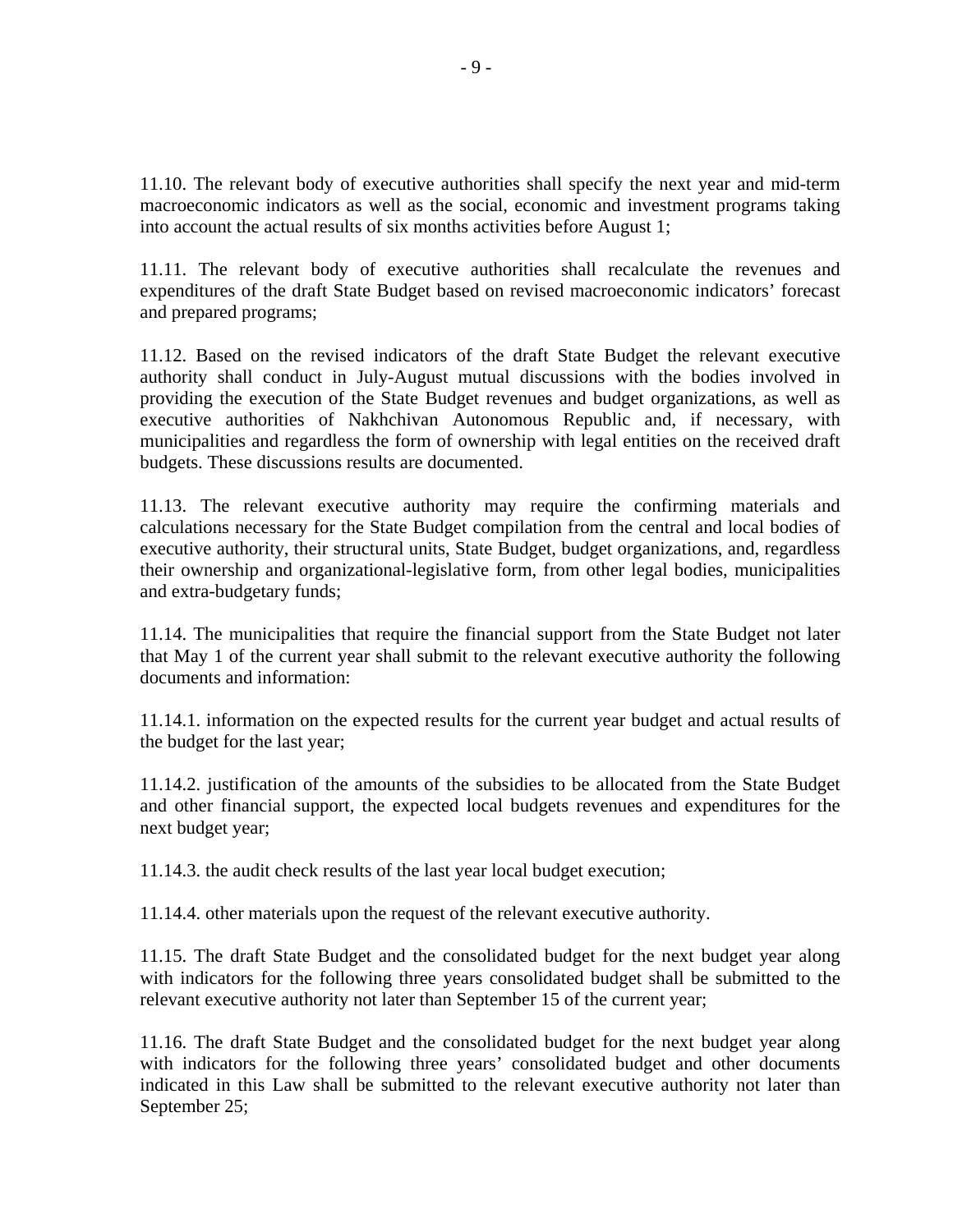11.17. If organizations participating in the formulation process of the drafts of the State Budget and the consolidated budget for the next and the consolidated budget for the following three years do not timely submit to the corresponding executive power documents defined in the legislation which will become a reason for breach of the budget formulation process, so officials of those organizations are respond in the manner envisaged in the legislation.

## **Article 12. Documents to be prepared and submitted together with the draft State Budget**

12.1. The relevant executive authority shall prepare and submit to the Milli Mejlis of Azerbaijan Republic the following documents with regard to the State Budget for the next budget year:

12.1.1. draft law on the State Budget for the next budget year and the explanation note on the draft law;

12.1.2. conceptual and forecast indicators of the economic and social development of Azerbaijan Republic for the next budget year and the following three years;

12.1.3. main directions of the fiscal policy;

12.1.4. special purpose programs to be financed by the State Budget;

12.1.5. draft budget revenue classification, draft revenues and expenditure with breakdown by functional, economic and organizational items;

12.1.6. information on the state debts, state guaranteed and other liabilities;

12.1.7. Draft consolidated budget of next year at paragraph level by functional and economic classification;

12.1.8. according to drafts of the next year State Budget and consolidated budget, as well as the following three years consolidated budget draft state investment programs draft which reflect the important investment projects;

12.1.9. consolidated financial balance sheet for the whole territory of Azerbaijan Republic;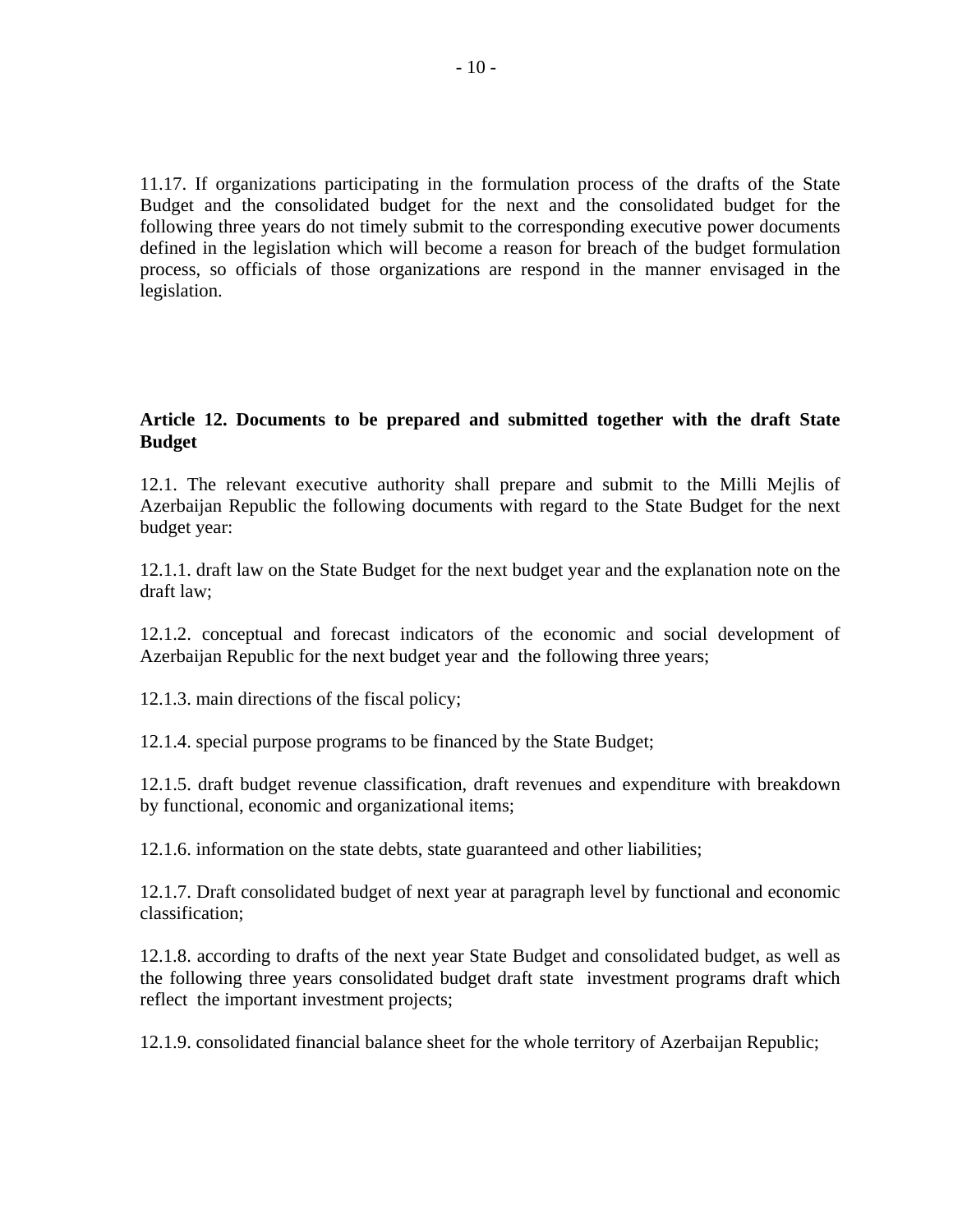12.1.10. draft laws on budgets of extra-budgetary state funds for the next budget year if they are to be approved by the Azerbaijan Republic Milli Mejlis prepared in accordance with the legislation;

12.1.11. compare of the next budget year revenues and expenditures with the actual results of the previous year and expected results of the current year (according to the revenues classification, at the paragraph level of functional, economic and organizational classification of the expenditures);

12.1.13. information on the expected execution of the consolidated budget for the current year;

12.1.14. summary statement with regard to the extra-budgetary operations;

12.1.15. statement on the actual financial sources for the last budget year and expected sources for the current year;

12.1.16. other documents that the relevant executive authority considers expedient.

# **Article 13. Submission of the documents to the Milli Mejlis of Azerbaijan Republic with regard to the State Budget for the next budget year**

The draft law on the State Budget for the next budget year together with the other documents defined by this law shall be submitted to the Milli Mejlis of Azerbaijan Republic for discussions and approval according to paragraph 2 of article 109 of the Constitution of Azerbaijan Republic not later than October 15 of the current year.

### **Article 14. Issue of the draft law on the State Budget**

The draft budget for the next year along with other documents indicated in Articles  $12.1.1 -$ 12.1.10 of this Law is published in media in the course of ten days after their submission to Azerbaijan Republic Milli Mejlis.

### **Article 15. Discussion and approval of the State Budget for the next budget year**

15.1. Discussion and approval of the State Budget for the next budget year shall be conducted in accordance with the internal regulations of the Milli Mejlis of Azerbaijan Republic;

15.2. By the instruction of the relevant executive authority its authorized representative shall make a speech in the meeting of the Milli Mejlis of Azerbaijan Republic dedicated to the next budget year of the State Budget;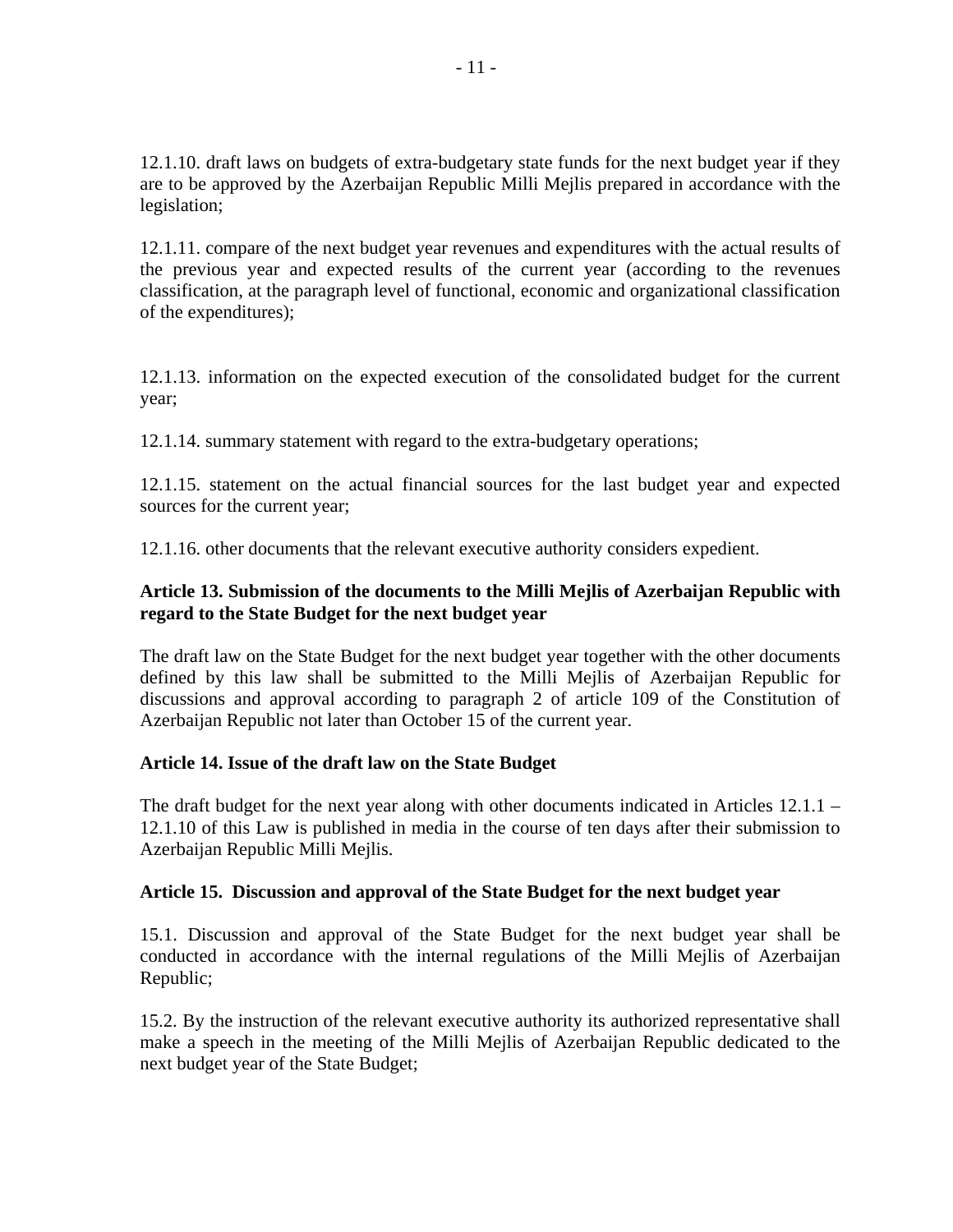15.3. The draft law on the State Budget for the next budget year shall be approved in the Milli Mejlis of Azerbaijan Republic not later than December 20 of the current year;

15.4. If the draft budget for the next year will not be adopted within the prescribed time, the corresponding state executive body will determine the temporary regulations for the monthly financing of the state expenditures based on monthly allocation of 1/12 of last year's budget (for protected expenditures is full). The same regulation should be applied to administrative and operational expenditures of the extra-budgetary funds.

## **Article 16. The main indicators approved by the law on State Budget of the next year**

16.1. The law on the State Budget for the next budget year shall approve the following indicators:

16.1.1. total amount of revenues and expenditures;

16.1.2. tax rates;

16.1.3. amount of revenues by the sources of profit;

16.1.4. grants and transfers by the sources;

16.1.5. norms of distribution and allocation various of revenues among the budgets;

16.1.6. amount of expenditures by the functional and economic breakdown on the paragraph level;

16.1.7. amount of the grants, donations, subsidies and subventions delivered to the budget of the Nakhchivan Autonomous Republic and local budgets;

16.1.8. total amount and directions of budget loans;

16.1.9. interest rates and principals' payments on the internal and foreign state debts;

16.1.10. the highest level of the state liabilities to the third party:

16.1.11. amount of other international liabilities;

16.1.12. amount of the Reserve Funds;

16.1.13. upper ceiling for the domestic and external debts of the Azerbaijan Republic (Government's borrowing capacity for current year, including amount funds attracted by state bonds) and state financial guarantees for the budget year;

16.1.14. continuity of the expenditures financing;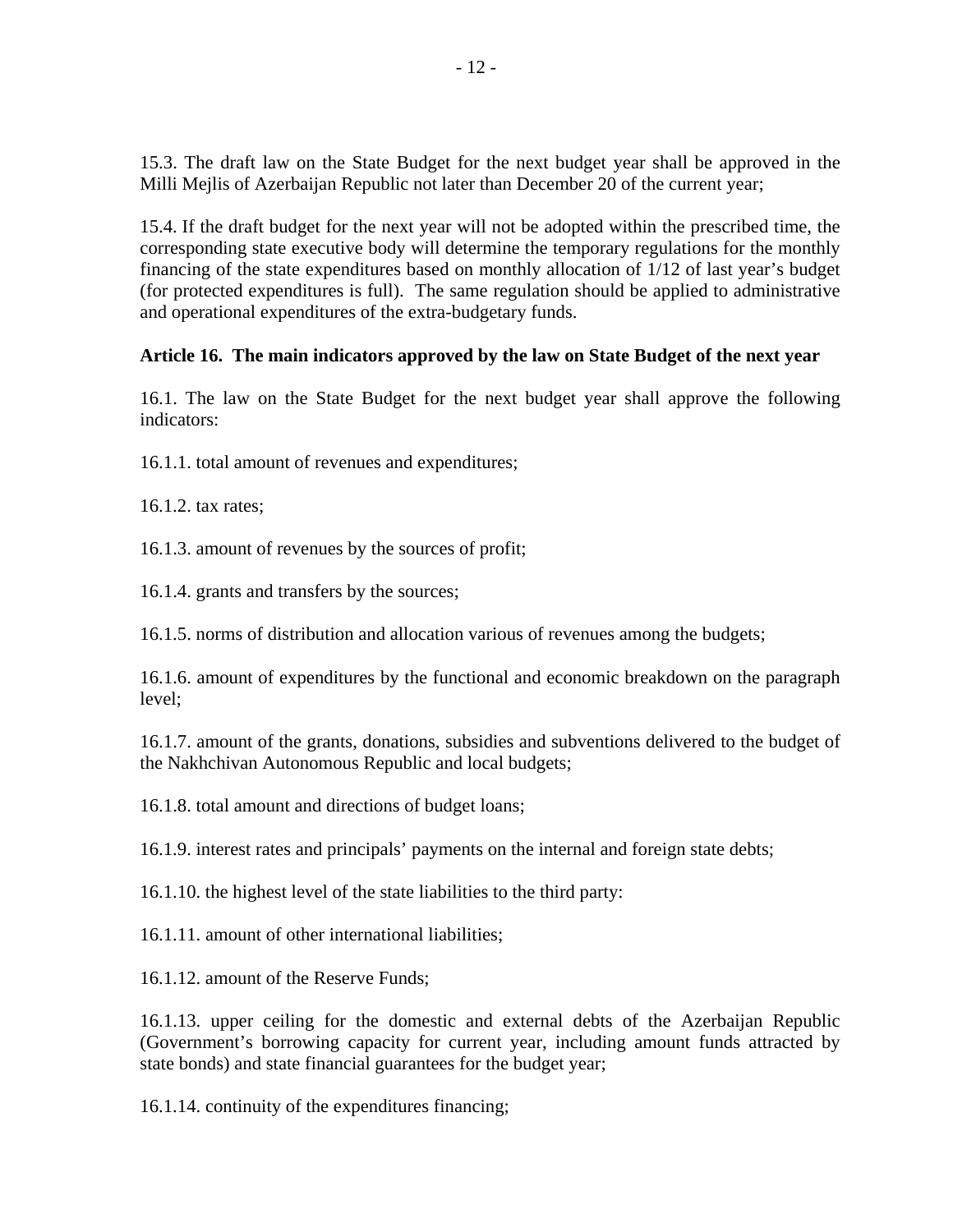16.1.15. list of secured expenditure items of the State Budget;

16.1.16. highest level of the State Budget deficit;

16.1.17. upper ceiling amount of the consolidated budget deficit excluding revenues of the State Oil Fund of the Azerbaijan Republic;

16.1.18. upper limit amount of the consolidated budget expenditures;

16.1.19. other indicators that are considered to be approved.

16.2. The amount of funds allocated for budget organizations and their activity shall be approved by the relative executive body according to the organizational classification within expenditures framework approved by the law.

16.3. The State Budget for the next year after approval and signing in the order stipulated in the legislation shall be published in press.

## **Article 17. Transfer of the approved indicators of the State Budget to the budget organizations for the next budget year**

17.1. The relevant executive authority shall define the quarterly, if necessary, monthly distribution of the revenues and expenditures according to the budget classification based on the approved indicators of the State Budget for the next budget year;

17.2. The relevant executive authority shall send to the budget organizations the approved indicators of the State Budget, distribution of the revenues and expenditures within one month;

17.3. The officials of the relevant bodies of executive authority carry responsibilities according to the legislation of Azerbaijan Republic for transferring allocations within due time to the budget organizations envisaged in the supervision over the distribution of the State Budget expenditures to organizations;

### **Article 18. Execution of the State Budget**

18.1. The State Budget is executed through treasury by the relevant bodies of executive authority and the institutions under their subordination.

18.2. The officials of budget-financed institutions are responsible for implementation of financial operations and complying with the relevant expenditure norms and financial rules.

18.3. In accordance with the format defined by the relevant body of executive authorities the bodies that ensure execution State Budget revenues shall submit monthly, quarterly and cumulative annual reports with the revenues classification breakdown.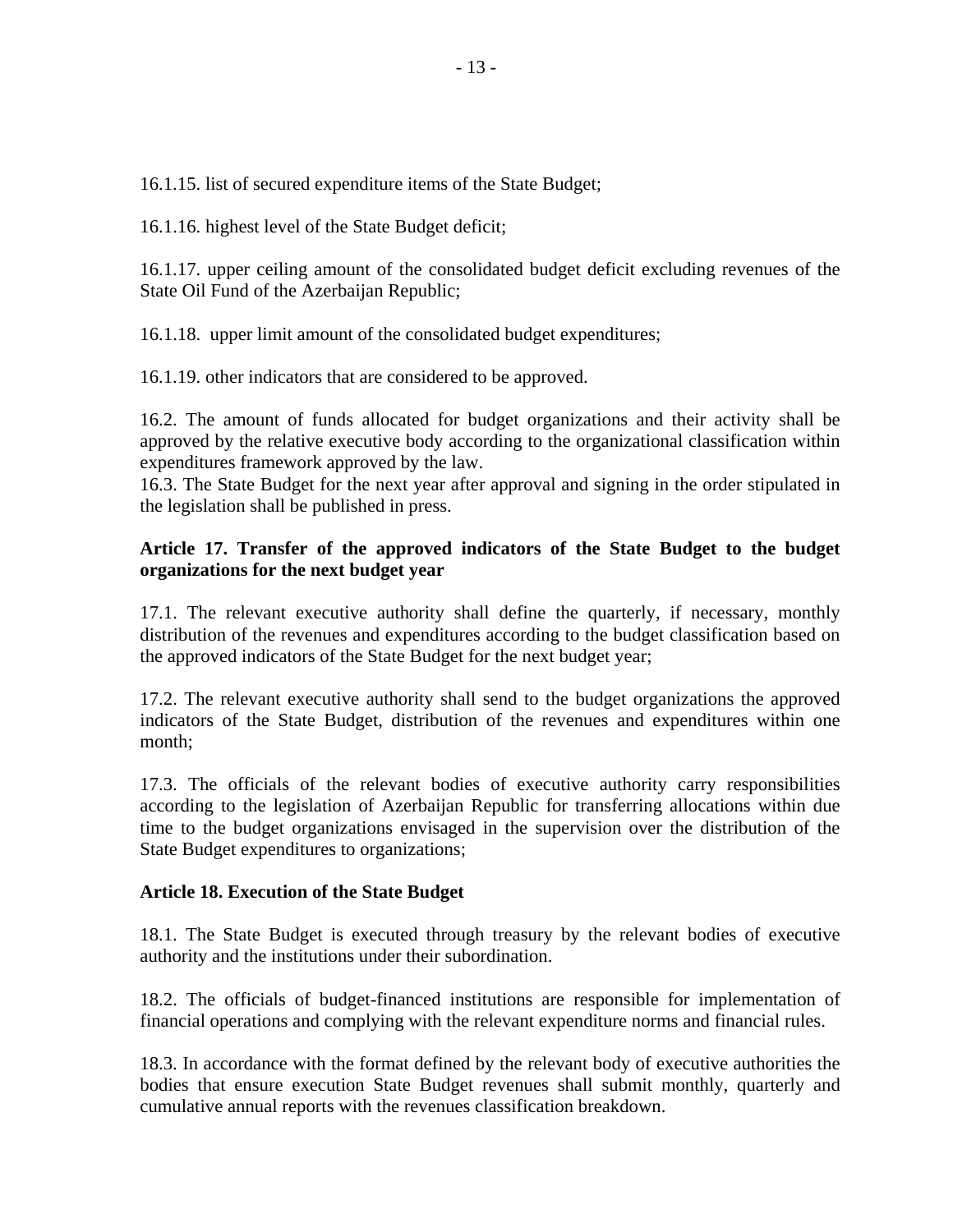18.3-1. Budget organizations and organizations assisted from the State Budget submit monthly, quarterly and progressive total reports on usage of those funds in defined forms to the corresponding executive power organ according to the functional, economic, and organizational classification.

18.4. If needed, the relevant executive authority may, within approved budget allocation limits, make certain changes between the expenditure items and the economic classification subparagraphs at the level of functional classification paragraphs.

## **Article 19. The in-cash execution of the State Budget**

19.1. The in-cash execution of the State Budget shall be done through the state treasury. To ensure the transparency in the area of the state finances usage the state treasury shall keep the records of all budget-financed enterprises and organizations' operations in accordance with the relevant norms of record- keeping.

19.2. All State Budget receipts and payments, extra-budgetary settlements (payments), extrabudgetary state funds, (excluding revenues, operational expenditures, costs for placement of funds of the State Oil Fund of the Azerbaijan Republic at international banks and other financial institutions), transactions with loans borrowed under the state guarantees in order to cover budget deficit, and other state financial transactions are to be executed by the state treasury in accordance with the regulations determined by the legislation.

19.3. The state treasury shall assume in advance the state (budget) liabilities for goods, works and services purchased by the budget organizations and within the framework of these liabilities the state treasury pays for the creditor debt originated as a result of these purchases;

19.4. Budget operations on liabilities adopted in the course of the State Budget execution process shall not be conducted after the end of the budget year. These liabilities can be paid at the expense of the next budget year allocations;

19.5. At the end of the year all the balances of the treasury accounts can be directed for the financing of the State Budget deficit to the single treasury account (except for the special purpose financing) and these funds shall be used to finance the expenditures of the next year.

19.6. The funds for motivation and development of the tax bodies shown in the article 22.2 of the Azerbaijan Republic Tax Code shall be executed at the expense of the reduction of the tax revenues of the same year;

19.7. Treasury cash funds are kept at the treasury single account in authorized banks identified by the relevant body of executive authorities;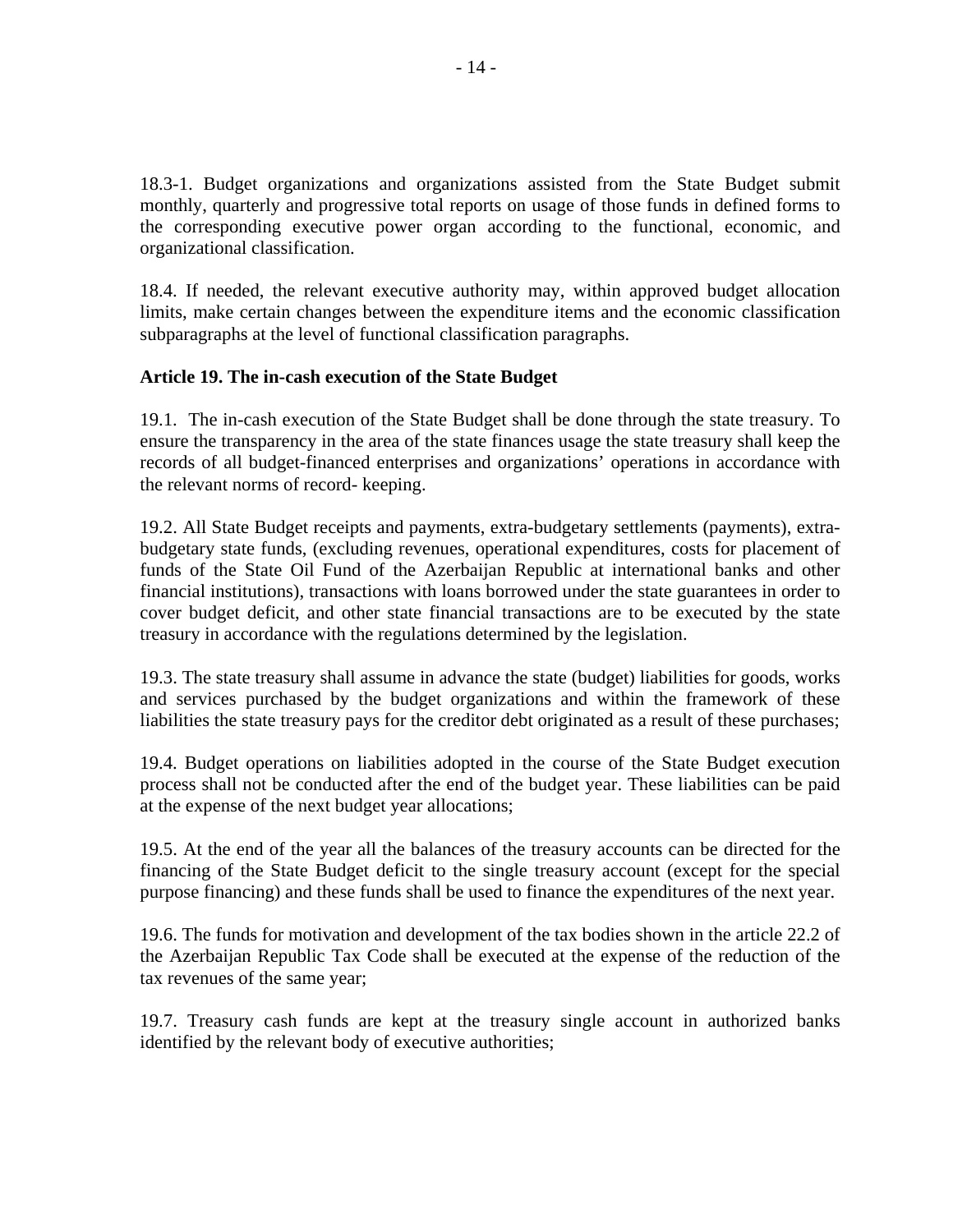19.8. The state treasury is the only body to make decision on the treasury single account funds' operations and writing off. Without prior consent of the treasury no amounts can be transferred or withdrawn from this account;

19.9. All budget and extra-budgetary revenues received by budget organizations are to be timely transferred in full volume to the treasury single account;

19.10. The relevant executive authority shall prepare the draft report on the execution of the State Budget and the consolidated report.

 19.11. Purchase of goods (works and services) by budget organizations shall be regulated by relevant laws of Azerbaijan Republic.

19.12. Organizations financed from the State Budget and the budget of Nakhchivan Autonomous Republic can not open the bank account or use it without special written permission of the state treasury. State treasury is authorized to revoke any previously given permission.

## **Article 20. State Budget execution report**

20.1. Monthly report on execution of the State Budget shall be prepared by  $25<sup>th</sup>$  of the month coming after reporting period and be submitted to the relevant executive authority. The report shall contain the up-going results as of the beginning of the year based on the functional and economic breakdown of the State Budget.

20.2. State Budget execution quarterly report not later than end of the first month of the next quarter shall be submitted to the Milli Mejlis of Azerbaijan Republic and to relevant executive authorities. Report shall be published in press. Together with other indicators a quarterly report contains macroeconomic, budget and tax systems reports of indicators, revenues and expenditures compared to forecasts, explanations of differences and information on execution of state significance projects;

20.3. State Budget execution annual report and relevant draft law not later than May 15 of the next year shall be submitted to the Milli Mejlis of Azerbaijan Republic by the relevant executive authority for approval. Report contains with other information all state debts, annual debts and sovereign guarantees and information on usage of reserve fund during the year.

20.4. State Budget execution report shall be prepared based on reports presented by the budget revenue generating bodies and the treasury under classification of monthly, quarterly and annual cumulative revenues, in a format established by relevant executive authority.

20.5. The Chamber of Accounts of the Azerbaijan Republic shall render its opinion regarding the State Budget execution reports and relevant draft laws, in accordance with its Charter.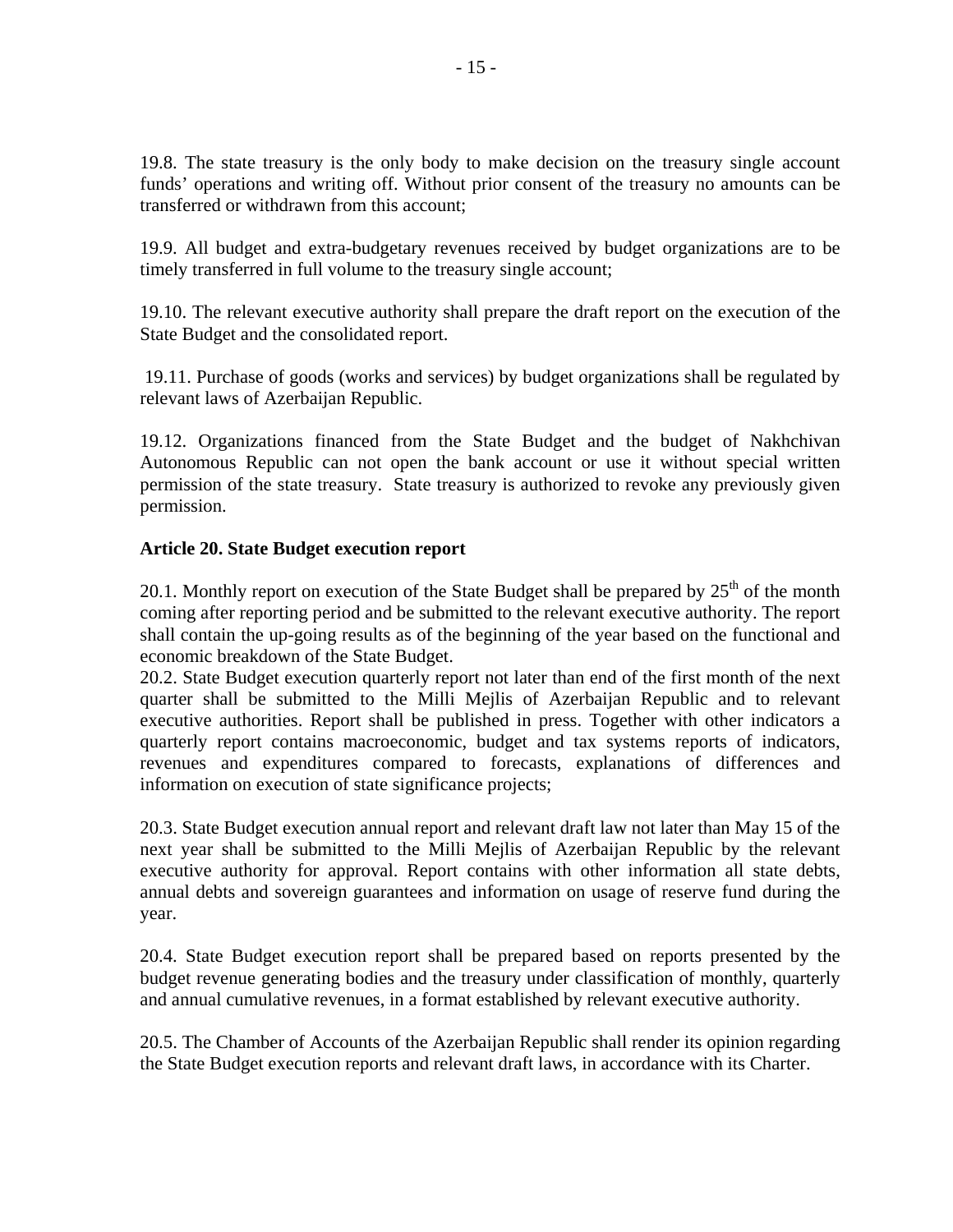20.6. The Milli Mejlis shall discuss the submitted documents and adopt the law on execution of the State Budget for relevant reporting year.

20.7. Quarterly and annual reports on execution of consolidated budgets (including information about budget revenues, expenditures, amount of state debt, loans, etc.) shall be published in press.

## **Article 21. Supervision over State Budget execution**

21.1. The Milli Mejlis of Azerbaijan Republic and the Chamber of Accounts supervise the execution of the State Budget.

21.2. Relevant executive authority conducts a control within its competence of State Budget execution.

21.3. Heads of budget organizations shall be responsible, in accordance with the legislation, for maintaining records of all revenues and expenditures of their organizations in a determined manner, as well as for purposeful use of funds.

21.4. In case of violation of the financial discipline in the financial and economic activity of the enterprises and organizations financed from the State Budget the corresponding executive organ shall take measures defined in the legislation.

# **Article 22. Audit of the State Budget and the consolidated budget**

In accordance with the legislation the Chamber of Accounts of Azerbaijan Republic is responsible for carrying out an audit of the revenues and expenditures of State Budget and consolidated budget, as well as the audit of the extra-budgetary funds.

### **Article 23. Revision of the State Budget and expenditure cut-offs**

23.1. Balancing revenues and expenditures in the State Budget is the main condition of its constitution and execution.

23.2. If there is danger of disruption of a balance between revenues and expenditures in the process of State Budget execution, an issue may be raised in Milli Mejlis about revision of the State Budget, based on proposal by relevant executive authority. In such case, an opinion of the Chamber of Accounts regarding the situation with State Budget execution is required.

23.3. If, in the process of State Budget execution, the incoming revenues appear to be less than adopted amount, the expenditures by functional and economic classifications (except for secured expenditure items) shall be reduced proportionally, while the expenditures by organizational classification shall be reduced in a manner determined by relevant executive authority.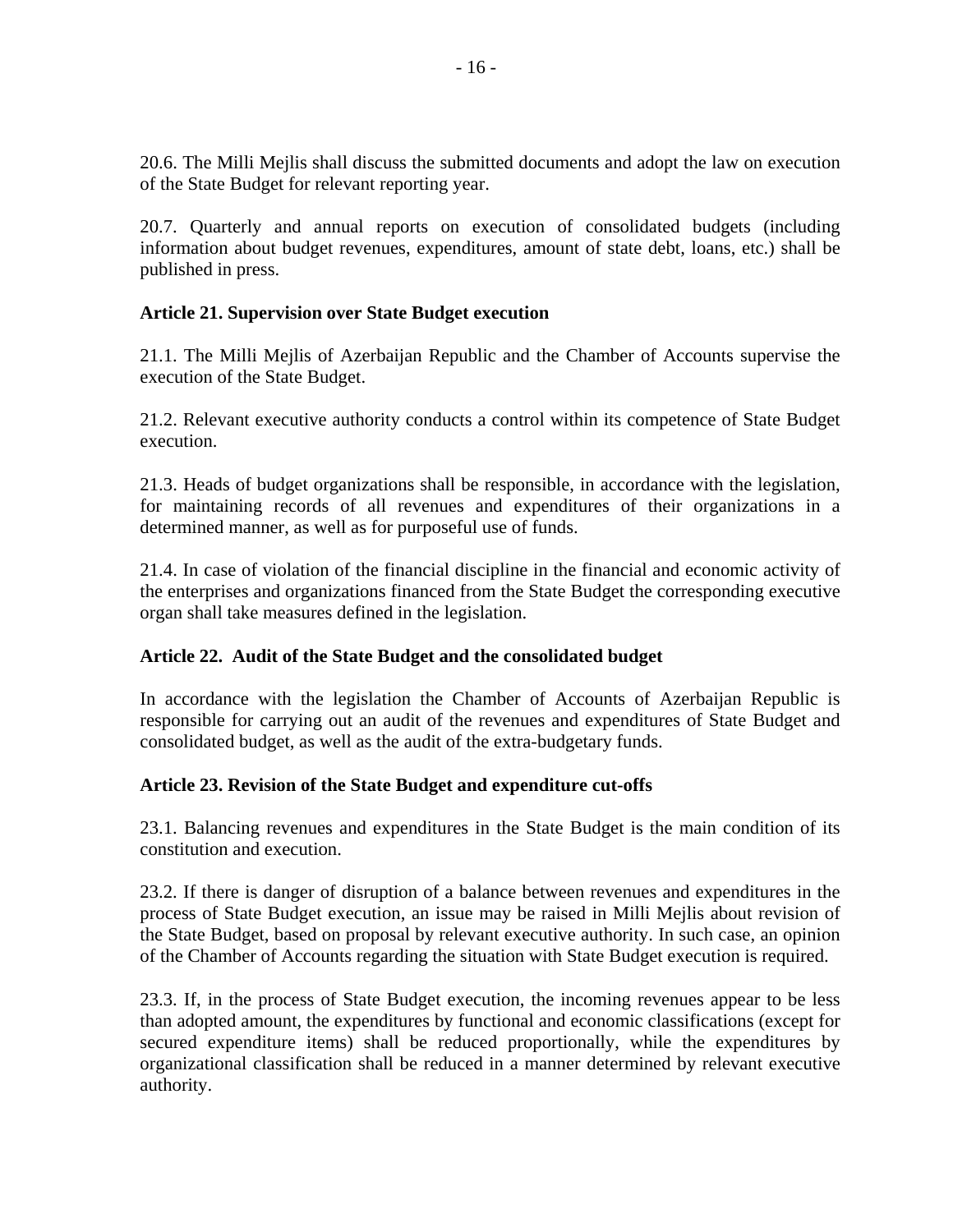23.4. In State Budget quarterly execution reports if in the budget revenues the actual earnings were less than 20% of actual revenues approved for this period of the year then these accounts are subject for discussions in the commissions in the Milli Mejlis of Azerbaijan Republic.

23.5. In State Budget execution if the actual earnings in the budget revenues for the first half of year were less than 30% of the expected amounts and if there is insufficient funds to finance secured items, budget deficit exceeded the approved level and there were no proposals made to improve the situation then the relevant executive authority shall raise this issue in the Milli Mejlis of Azerbaijan Republic not later than October 1. The law on specified State Budget shall be passed not later than October 15 of the current year.

## **Article 24. State Budget deficit**

24.1. The amount of the State Budget deficit shall be defined for the next budget year in the law on State Budget.

24.2. Financing of the budget deficit is carried out through state borrowings, loans and other sources.

## **Article 25. State debt and debt service**

25.1. For the purpose of ensuring implementation of the country's social and economic development programs, borrowings can be made under the state guarantee, upon decision of a relevant executive authority.

25.2. The relevant executive authority shall have right to borrow on behalf of the state and to manage these borrowings.

25.3. The amount of state debt received during the budget year, the disbursement of this amount, as well as the expenditures related to state debt servicing, shall be reflected in the State Budget.

25.4. Regardless of the volume of budget revenues and the level of allocations, service of the state debt (principal amount and interest) shall be done at full and in a timely manner. Interest and principal amounts shall be timely repaid based on credit agreements or terms of government securities.

25.5. Maximum limit for domestic and external state borrowing is determined by the budget law for relevant budget year.

25.6. The relevant executive authority shall keep records of the state debts according to the original documents with regard to these debts and publish the information about these debts on a quarterly basis.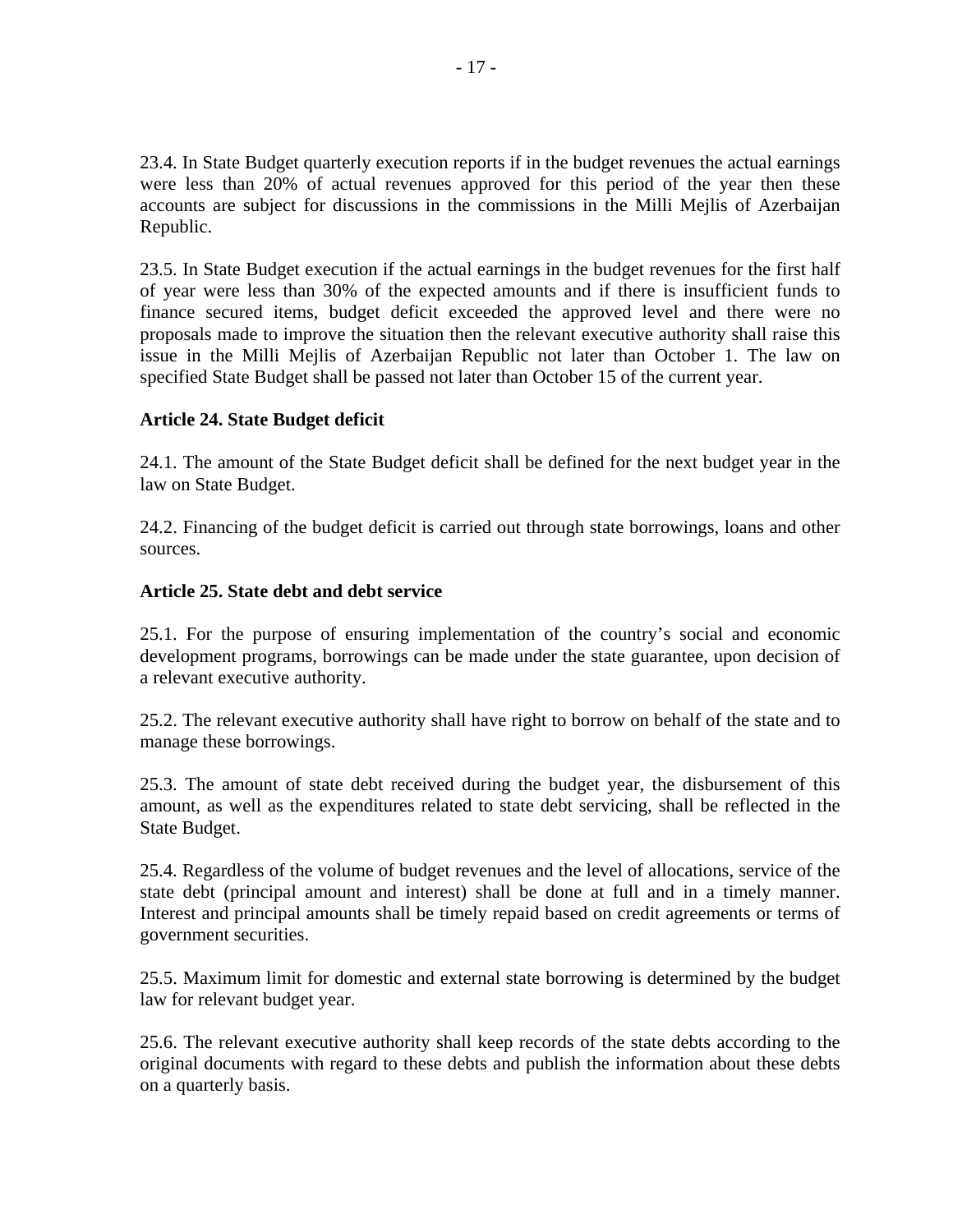# **Article 26. Interrelations of the State Budget with the budget of the Nakhchivan Autonomous Republic and with local budgets**

Interrelations of the State Budget with the budget of the Nakhchivan Autonomous Republic and with local budgets shall be executed through the distribution of sources of revenues, subsidies, subventions and budget loans.

## **Article 27. Interrelations between the State Budget and the state extra-budgetary funds**

27.1. In order to ensure the close coordination of the operations with regard to the constitution, execution and supervision over the execution of the State Budgets, budgets of the state extra-budgetary funds the relevant body of executive authorities and state extrabudgetary funds in accordance with the relevant regulations shall prepare and publish a joint plan of actions.

27.2. All expenditures of the extra-budgetary funds (excluding operation expenses of the State Oil Fund of the Azerbaijan Republic and expenses on placement of its funds in international banks and other financial institutions) should be included into the consolidated budget. All the capital expenditures should be directed to finance only those projects included into the State Investment Program.

27.3. The funds, which are allocated from the state extra-budgetary funds for financing of projects included in the local budgets, shall be used through relevant local budgets.

27.4.Extra-budgetary funds should not allocate any investments, credits, and debt guarantees into domestic commercial activity. State Oil Fund of the Azerbaijan Republic should purchase the shares only involving the highly rated professional portfolio managers, those operating at the international market.

27.5 The corresponding state executive body, taking into account the recommendations of the Chamber of Accounts and Extra-budgetary state funds, should define the regulations and schedule for submission of the financial reports (revenues and expenditures) by the extrabudgetary state funds. Extra-budgetary state funds should provide the corresponding state executive body and Chamber of Accounts with those reports and publish them in the press on the quarterly basis.

# **CHAPTER III**

## **Preparation, approval, execution and supervision over execution of the budget of the Nakhchivan Autonomous Republic**

### **Article 28. Budget of Nakhchivan Autonomous Republic**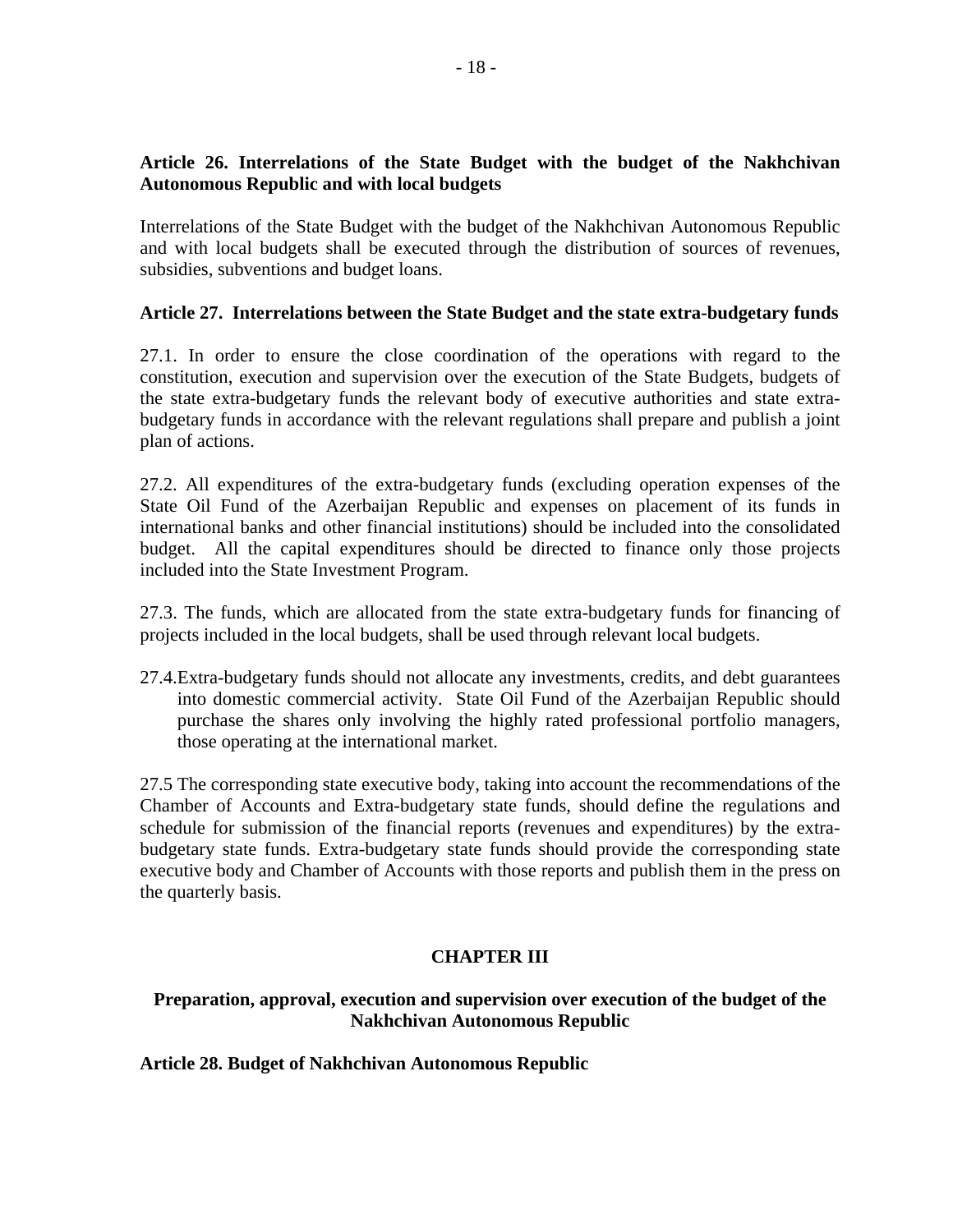28.1. The budget of the Nakhchivan Autonomous Republic is based on its administrativeterritorial constitution and defined by this Law and other laws of the Azerbaijan Republic and the Nakhchivan Autonomous Republic.

28.2. The budget of the Nakhchivan Autonomous Republic is formed by state taxes and other fees, as provided in the Tax Code, as well as by interest and fines that are calculated over those taxes and fees.

28.3. Budget funds of the Nakhchivan Autonomous Republic are used for financing of activities that are related to social and economic development and improvement of welfare of the population in the autonomous republic.

## **Article 29. Preparation, approval, execution and supervision over execution of the budget of Nakhchivan Autonomous Republic**

29.1. Draft budget of the Nakhchivan Autonomous Republic is prepared in accordance with the State Budget calendar, as determined by this Law, and the legislation of the Nakhchivan Autonomous Republic.

29.2. The budget of the Nakhchivan Autonomous Republic for next year shall be approved by the Supreme Mejlis of the Nakhchivan Autonomous Republic not later than December 25 of current year, and shall be published in press of the Nakhchivan Autonomous Republic.

29.3. Execution of the budget of the Nakhchivan Autonomous Republic shall be carried out in accordance with this Law and the legislation of the Nakhchivan Autonomous Republic.

29.4. Cash execution of the budget of the Nakhchivan Autonomous Republic shall be carried out through the state treasury.

29.5. Supervision over execution of the budget of the Nakhchivan Autonomous Republic shall be carried out by the Chamber of Accounts of the Azerbaijan Republic and the Supreme Mejlis of the Nakhchivan Autonomous Republic.

# **CHAPTER IV**

**Preparation, approval, execution and supervision over execution of the local budgets** 

**Article 30. Local budget**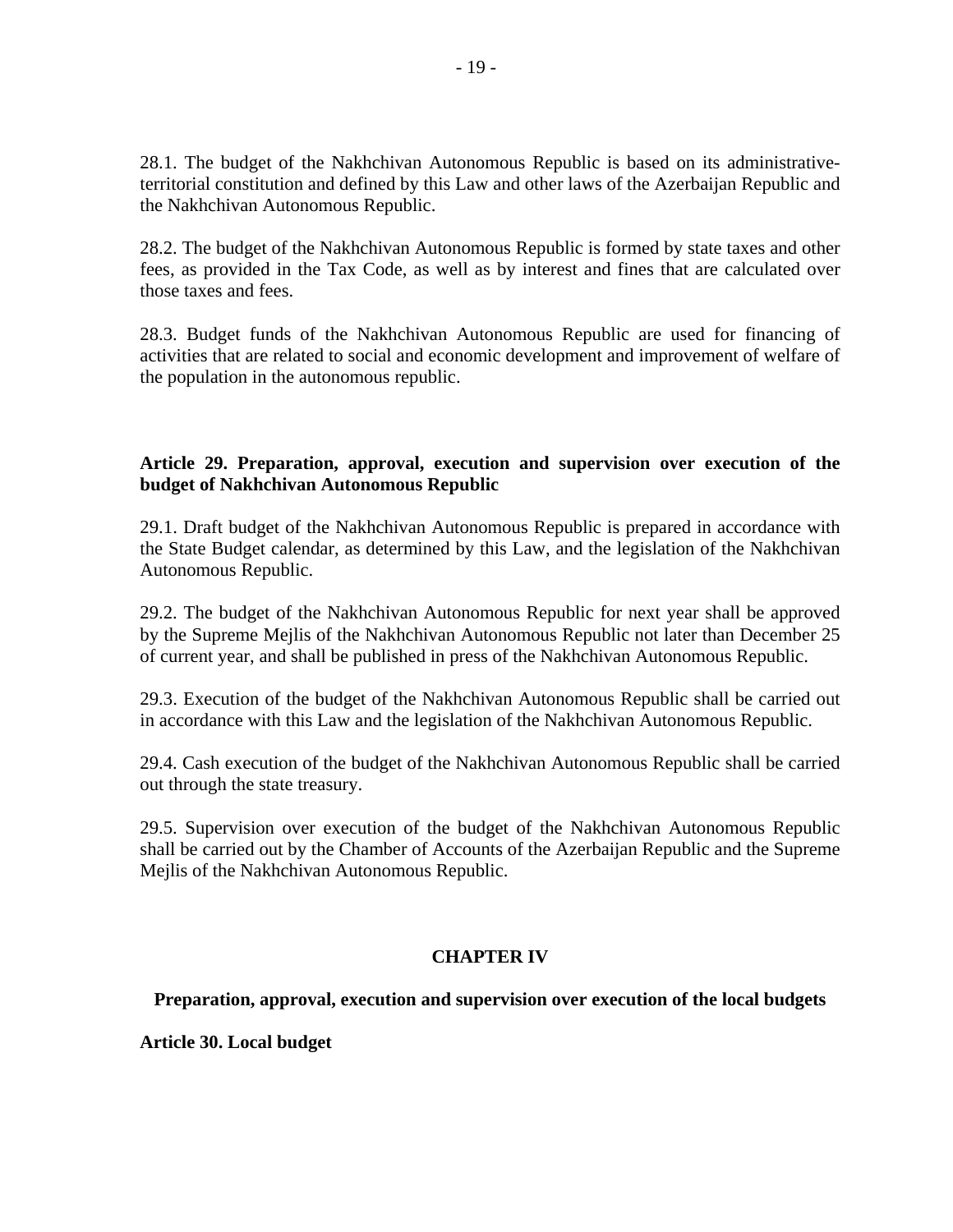30.1. Local budget in accord with municipality status is the financial resources formed and used to realize the self-governance principles, to fulfill municipality authorities defined by the Constitution of the Azerbaijan Republic and its laws.

30.2. Preparation and execution of local budget is done based on common principles, as determined by the legislation on budget system, and the budget classification that is applied in the Azerbaijan Republic.

# **Article 31. Independence of local budget**

31.1. Independence of the local budget is secured by the availability of the income sources and the exclusive rights of the municipalities to give resolutions with regard to the funds of the local budget.

31.2. Legislative and executive authorities shall not interfere with the budget activities of the municipalities except for the cases of requests from the municipalities and as of the relevant legislation;

31.3. Municipalities can give resolutions independently as regard to the free balances of the local budget as of the end of the fiscal year.

# **Article 32. Budget relations between municipalities and government bodies**

32.1. Municipalities are independent in preparation, approval and execution of local budgets.

32.2. Financial support of the state to local budgets is done in the following ways:

32.2.1. create conditions for development of production and service sectors by improving investment climate and implementing an effective economic policy;

32.2.2. allocate subsidies and subventions from the State Budget, when it is impossible to finance local social-economic development programs with local budget funds;

32.3. If the legislation and executive authority bodies provide the municipalities with additional powers, they shall provide them with sufficient financial resources to exercise these powers;

32.4. If the revenues of municipalities drop or their expenditures rise as a result of the resolutions made by executive authorities, the executive authorities that adopt such resolutions shall compensate relevant reduced or increased amounts.

32.5. Municipalities shall provide the statistic bodies and relevant executive authorities with information about execution of the local budget, in a manner determined by the legislation.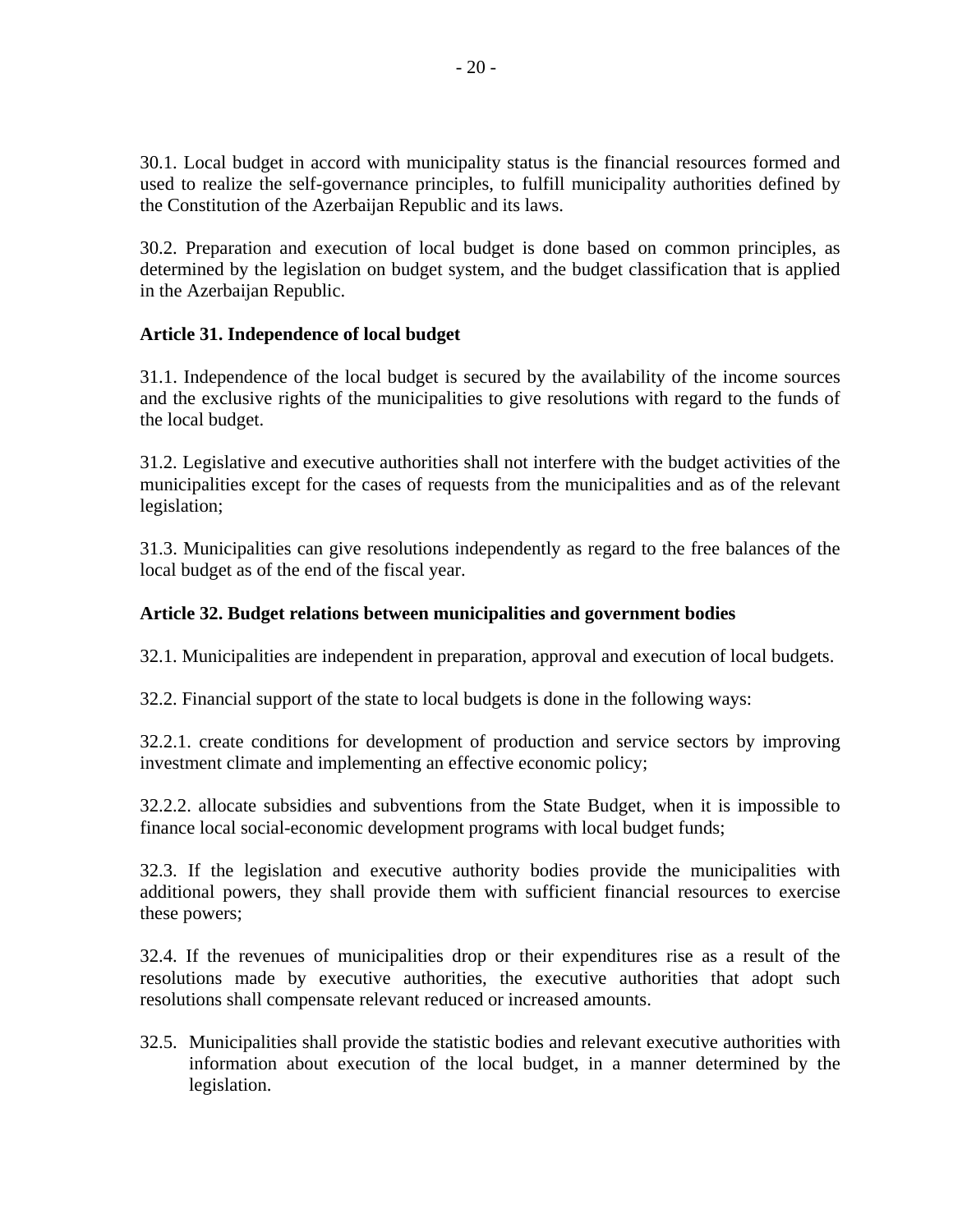32.6. Excluding the cases prescribed by the legislation, state is not responsible for any payment obligation made by the municipalities.

### **Article 33. The local budget revenues**

33.1. The local budget revenues include taxes and other fees, as determined by relevant legislation of the Azerbaijan Republic, as well as interest and fines calculated over those taxes and fees.

33.2. The rules for calculation and payment of local taxes and fees, as well as for provision of discounts establishment of the lowest and highest rates for those taxes and fees and shall be defined by the legislation, while the necessity of application of those taxes and fees as well as the concrete rates shall be defined through resolutions by municipalities.

33.3. According to the legislation, in order to finance the issues of local significance, municipalities can make decisions with regard to voluntary single fees. These voluntary fees shall be used only for due purposes.

#### **Article 34. The local budget expenditures**

34.1. Municipalities shall define the amount and directions of the local budget expenditures in accordance with budget classification.

34.2. A portion of the local budget expenditures that is not secured by the revenues (the local budget deficit) can be covered by subsidies from the State Budget.

34.3. Norms used in the calculations of the local budget expenditures receiving subsidies, subventions and loans from the State Budget shall not exceed the norms of expenditures applied to the estimated expenditures of the State Budget.

34.4. In calculating the maximum level of subsidies, the number of population living in that municipal area, and its share in generation of the country's financial resources, as well as other factors, may be taken into consideration.

34.5. Targeted funds that are allocated by the legislative and executive authorities in order to fulfill additional powers, including the financing of expenditures through subventions, shall be shown in the expenditure part of the local budget as a separate item.

#### **Article 35. Preparation of the local budget**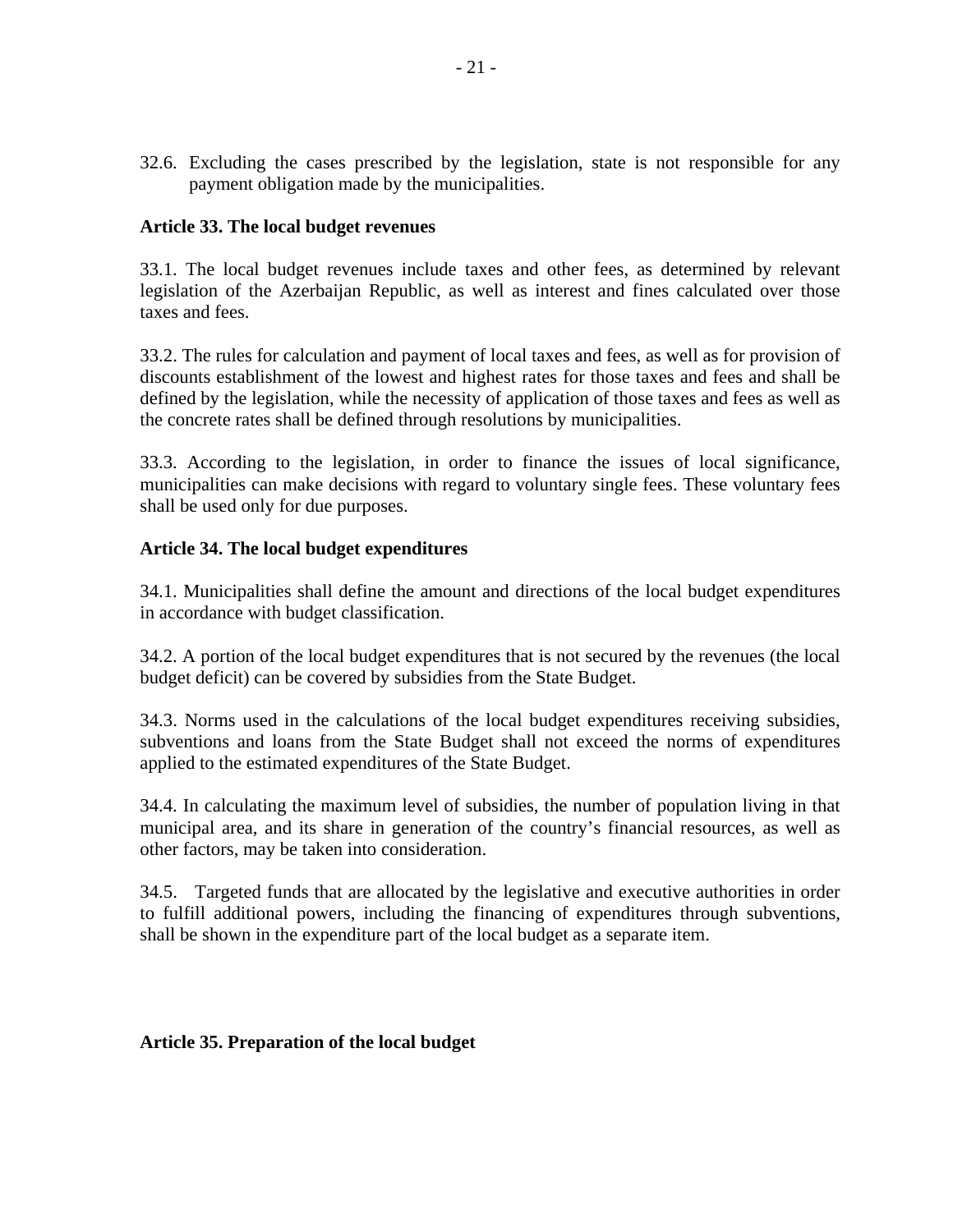35.1. Draft local budgets shall be formed based on evaluation of economic activities of municipal enterprises and other legal entities and individuals operating in relevant municipal area, as well as in accordance with socio-economic forecasts and targeted programs.

35.2. If it is envisaged to obtain subsidy from the State Budget, the draft local budget shall be submitted to a relevant executive authority by May 1, together with documents and information, that is mentioned in paragraph 11.14 of this Law.

35.3. The process of local budget formulation starts 11 months before next budget year begins, and continues to the day when budget draft is submitted to the municipality meeting. The Chief of Municipality is responsible for the formulation and submission of local budget to the municipal meeting. And for this purpose he can involve permanent and other municipal commissions, municipality workers and specialists.

# **Article 36. Discussion and approval of the local budget**

36.1. Draft on decree on local budget for the next year together with appropriate documents shall be submitted to the discussion and approval of municipal meeting before October 15 of current year. Local budget during 10 days after the its submission to the municipal meeting shall be published for the purpose of local population get familiar with it.

36.2. A draft local budget for next year shall be approved through resolution of municipality not later than December 25 of current year.

### **Article 37. Execution of the local budget**

37.1. Upon request by municipality, the in-cash execution of the local budget may be done either through the state treasury, or through other methods defined by the legislation.

37.2. If, based on request of municipalities, the revenue and expenditure transactions of those municipalities are done through the state treasury, the state treasury shall provide technical maintenance of accounting/reporting arrangement. If financial transactions of municipalities are not carried out through the state treasury, the rules for payments against those transactions and accounting/reporting procedures shall be determined by the legislation.

37.3. Municipalities may refuse from processing of revenue and expenditure transactions through the state treasury, on the first working day of the year coming after the budget year.

37.4. In the process of execution of local budgets, municipalities may issue decision about clarification of the budget, and, except for targeted funds received from the State Budget, may make changes in revenue and expenditure items within the loan limits approved upon budget classification.